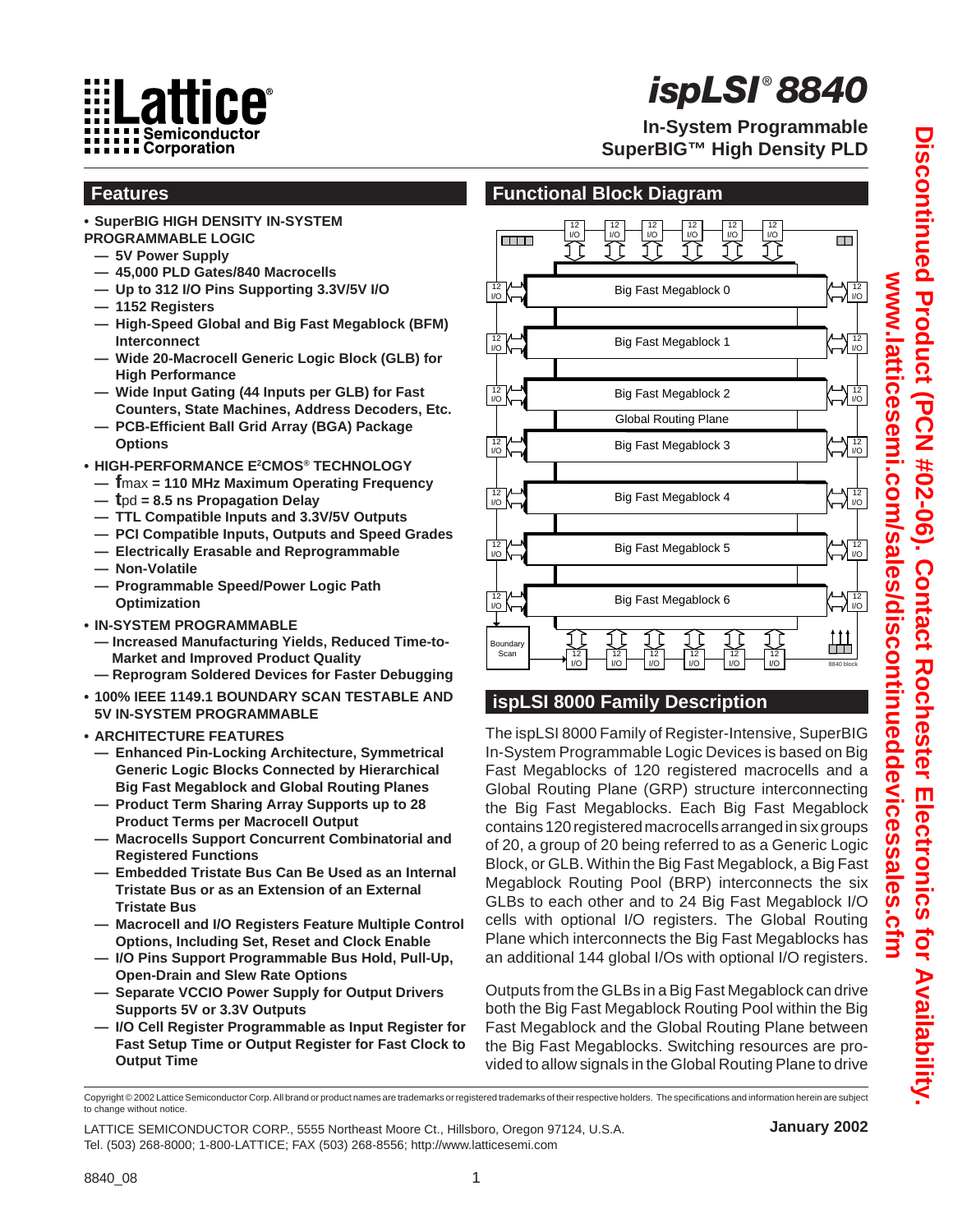

# **Functional Block Diagram**

#### **Figure 1. ispLSI 8840 Functional Block Diagram (Perspective)**

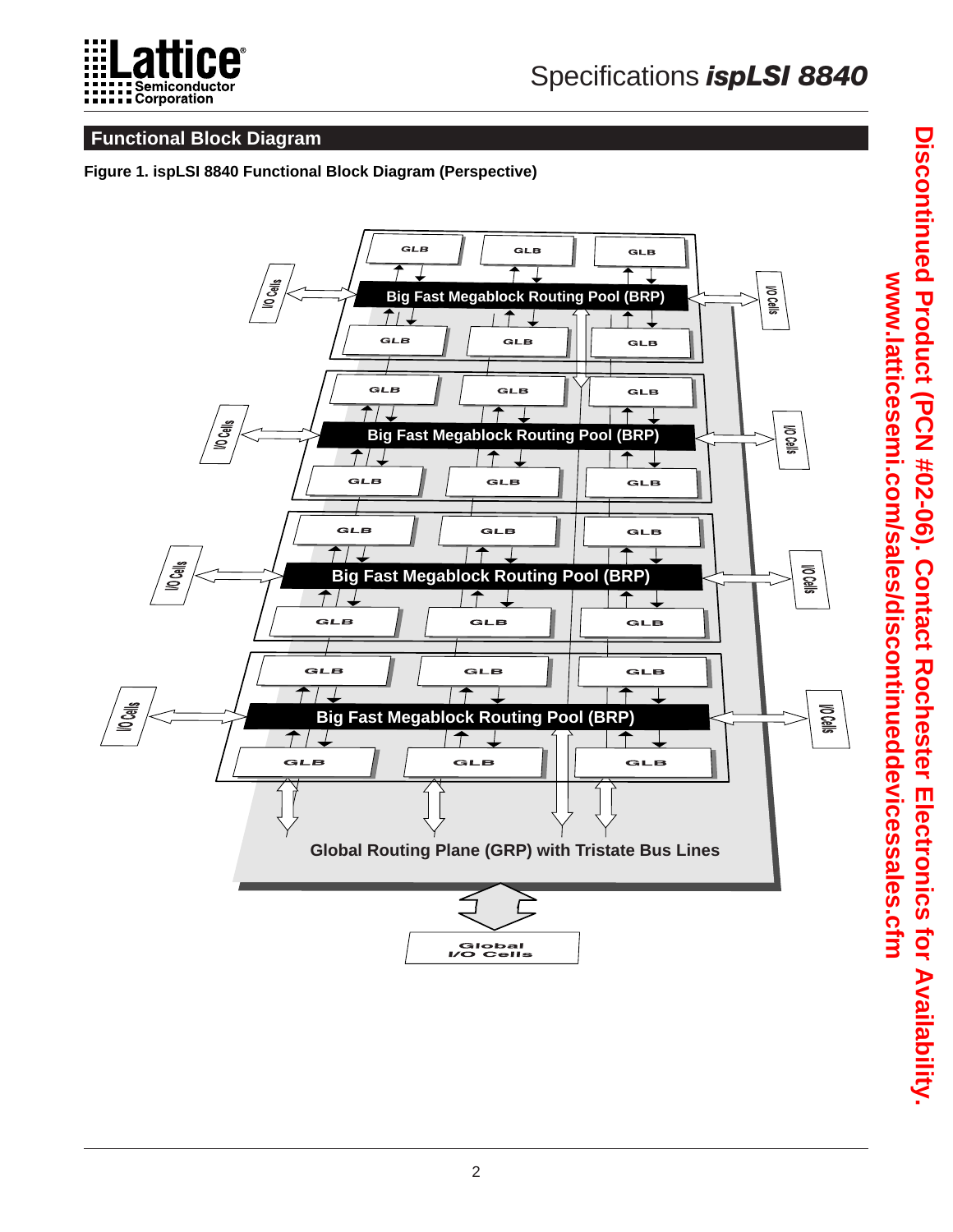

# **ispLSI 8000 Family Description (Continued)**

any or all the Big Fast Megablocks in the device. This mechanism allows fast, efficient connections, both within the Big Fast Megablocks and between them.

Each GLB contains 20 macrocells and a fully populated, programmable AND-array with 82 logic product terms. The GLB has 44 inputs from the Big Fast Megablock Routing Pool which are available in both true and complement form for every product term. Up to 20 of these inputs can be switched to provide local feedback into the GLB for logic functions that require it. The 80 general-purpose product terms can be grouped into 20 sets of four and sent into a Product Term Sharing Array (PTSA) which allows sharing up to a maximum of 28 product terms for a single function. Alternatively, the PTSA can be bypassed for functions of four product terms or less.

The 20 registered macrocells in the GLB are driven by the 20 outputs from the PTSA or the PTSA bypass. Each macrocell contains a programmable XOR gate, a programmable register/latch/toggle flip-flop and the necessary clocks and control logic to allow combinatorial or registered operation. Each macrocell has two outputs, one output can be fed back inside the GLB to the ANDarray, while the other output drives both the Big Fast Megablock Routing Pool and the Global Routing Plane. This dual output capability from the macrocell allows efficient use of the hardware resources. One output can be a registered function for example, while the other output can be an unrelated combinatorial function.

Macrocell registers can be clocked from one of several global, local or product term clocks available on the device. A global, local and product term clock enable is also provided, eliminating the need to gate the clock to the macrocell registers. Reset and preset for the macrocell register is provided from both global and product term signals. The polarity of all of these control signals is selectable on an individual macrocell basis. The macrocell register can be programmed to operate as a D-type register, a D-type flow-through latch or a T-type flip flop.

The 20 outputs from the GLB can drive both the Big Fast Megablock Routing Pool within the Big Fast Megablock and the Global Routing Plane between the Big Fast Megablocks. The Big Fast Megablock Routing Pool contains general purpose tracks which interconnect the six GLBs within the Big Fast Megablock and dedicated tracks for the signals from the Big Fast Megablock I/O cells. The Global Routing Plane contains general purpose tracks that interconnect the Big Fast Megablocks and also carry the signals from the I/Os connected to the Global Routing Plane.

Control signals for the I/O cell registers are generated using an extra product term within each GLB, or using dedicated input pins. Each GLB has two extra product terms beyond the 80 available for the macrocell logic. The first additional product term is used as an optional shared product term clock for all the macrocells within the GLB. The second additional product term is then routed to an I/O Control Bus using a separate routing structure from the Big Fast Megablock Routing Pool and Global Routing Plane. Use of a separate control bus routing structure allows the I/O registers to have many control signals with no impact on the interconnection of the GLBs and Big Fast Megablocks. The I/O Control Bus is split into four quadrants, each servicing the I/O cell control requirements for one edge of the device. Signals in the control bus can be independently selected by any or all I/O cells to act as clock, clock enable, output enable, reset or preset.

Each Big Fast Megablock has 24 I/O cells. The Global Routing Pool has 144 I/O cells. Each I/O cell can be configured as a combinatorial input, combinatorial output, registered input, registered output or bidirectional I/O. I/O cell registers can be clocked from one of several global, local or product term clocks which are selected from the I/O control bus. A global and product term clock enable is also provided, eliminating the need for the user to gate the clock to the I/O cell registers. Reset and preset for the I/O cell register is provided from both global and product term signals. The polarity of all of these control signals is selectable on an individual I/O cell basis. The I/O cell register can be programmed to operate as a Dtype register or a D-type latch.

Inputs and outputs are PCI compatible. The input threshold is fixed at TTL levels. The output driver can source 4mA and sink 8mA. The output drivers have a separate VCCIO power supply which is independent of the main VCC supply for the device. This feature allows the output drivers to run from either 5V or 3.3V while the device logic is always powered from 5V. The output drivers also provide individually programmable edge rates and open drain capability. A programmable pullup resistor is provided to tie off unused inputs and a programmable bus-hold latch is available to hold tristate outputs in their last valid state until the bus is driven again by another device.

The ispLSI 8000 Family features 5V, non-volatile insystem programmability for both the logic and the interconnect structures, providing the means to develop truly reconfigurable systems. Programming is achieved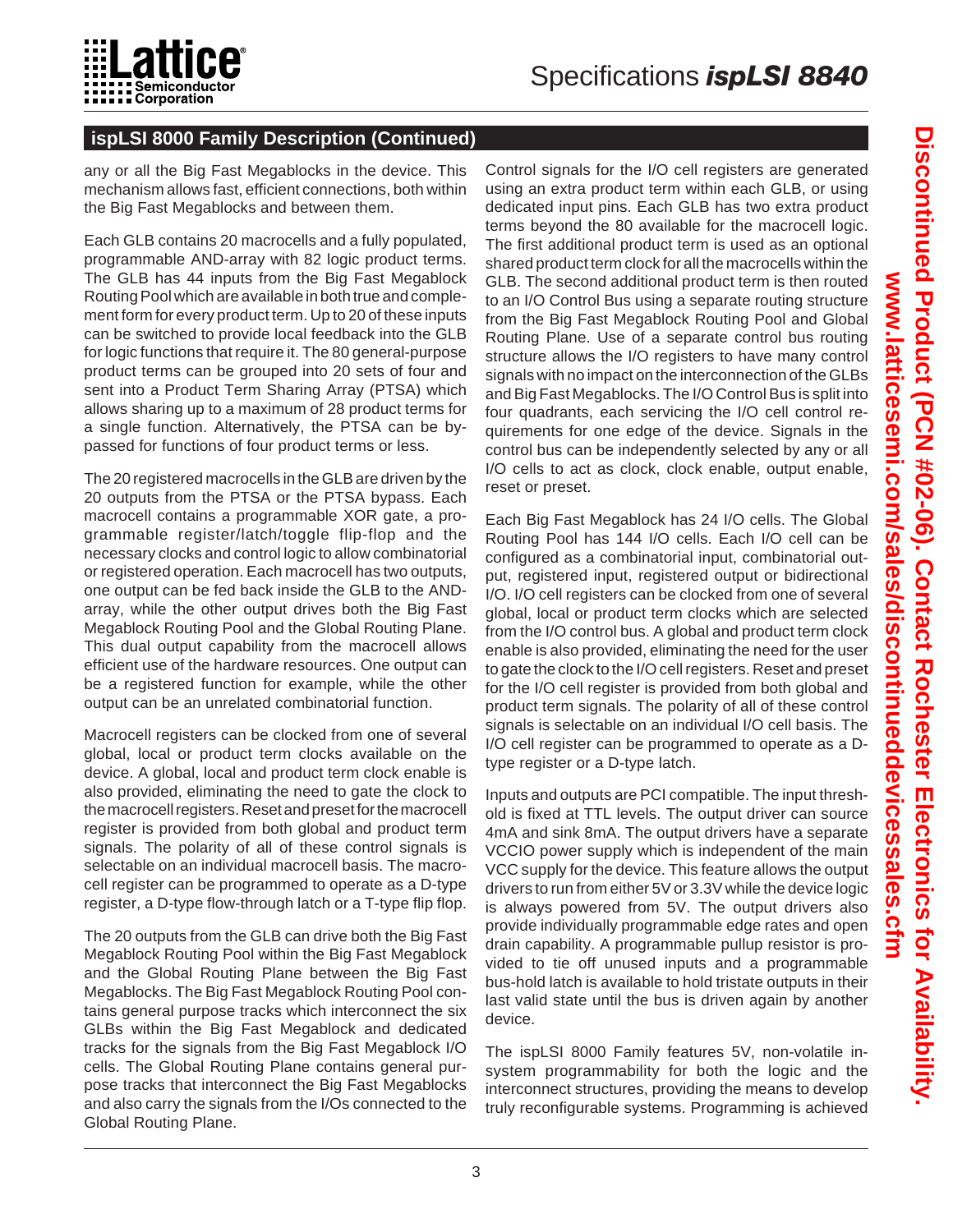

# **ispLSI 8000 Family Description (Continued)**

through the industry standard IEEE 1149.1-compliant Boundary Scan interface using either the JTAG protocol or Lattice proprietary ISP protocol. Boundary Scan test is also supported through the same interface.

An enhanced, multiple cell security scheme is provided that prevents reading of the JEDEC programming file when secured. After the device has been secured using this mechanism, the only way to clear the security is to execute a bulk-erase instruction.

#### **ispLSI 8840 Description**

The ispLSI 8840 device has seven Big Fast Megablocks for a total of  $7 \times 120 = 840$  macrocells.

Each Big Fast Megablock has a total of 24 I/O cells and the Global Routing Plane has a total of 144 I/O cells. This gives  $(7 \times 24) + 144 = 312$  I/Os.

The total registers in the device is the sum of macrocells plus I/O cells, 840 + 312 = 1152 registers.

#### **Embedded Tristate Bus**

There is a 108-line embedded internal tristate bus as part of the Global Routing Plane (GRP), enabling multiple GLBs to drive the same tracks. This bus can be partitioned into various bus widths such as twelve 9-line buses, six 18-line buses or three 36-line buses. The GLBs can dynamically share a subset of the Global Routing Plane tracks. This feature eliminates the need to convert tristate buses to wide multiplexers on the programmable device. Up to 18 macrocells per GLB can participate in driving the embedded tristate bus. The remaining two macrocells per GLB are used to generate the internal tristate driver control signals on each data byte (with parity). The embedded tristate bus can also be configured as an extension of an external tristate bus using the bidirectional capability of the I/O cells connected to the Global Routing Plane. The Global Routing Plane I/Os 0-8 and 15-23 from each group (I/OGx as defined in the I/O Pin Location Table) can connect to the internal tristate bus as well as the unidirectional/nontristate global routing channels. I/Os 9-14 connect only to the global routing channel.

The embedded tristate bus has internal bus hold and arbitration features in order to make the function more "user friendly". The bus hold feature keeps the internal bus at the previously driven logic state when the bus is not driven to eliminate bus float. The bus arbitration is performed on a "first come, first served" priority. In other words, once a logic block drives the bus, other logic blocks cannot drive the bus until the first releases the bus. This arbitration feature prevents internal bus contention when there is an overlap between two bus enable signals. Typically, it takes about 3ns to resolve one bus signal coming off the bus to another bus signal driving the bus. The arbitration feature combined with the predictability of CPLD, makes the embedded tristate bus the most practical for the real world bus implementations.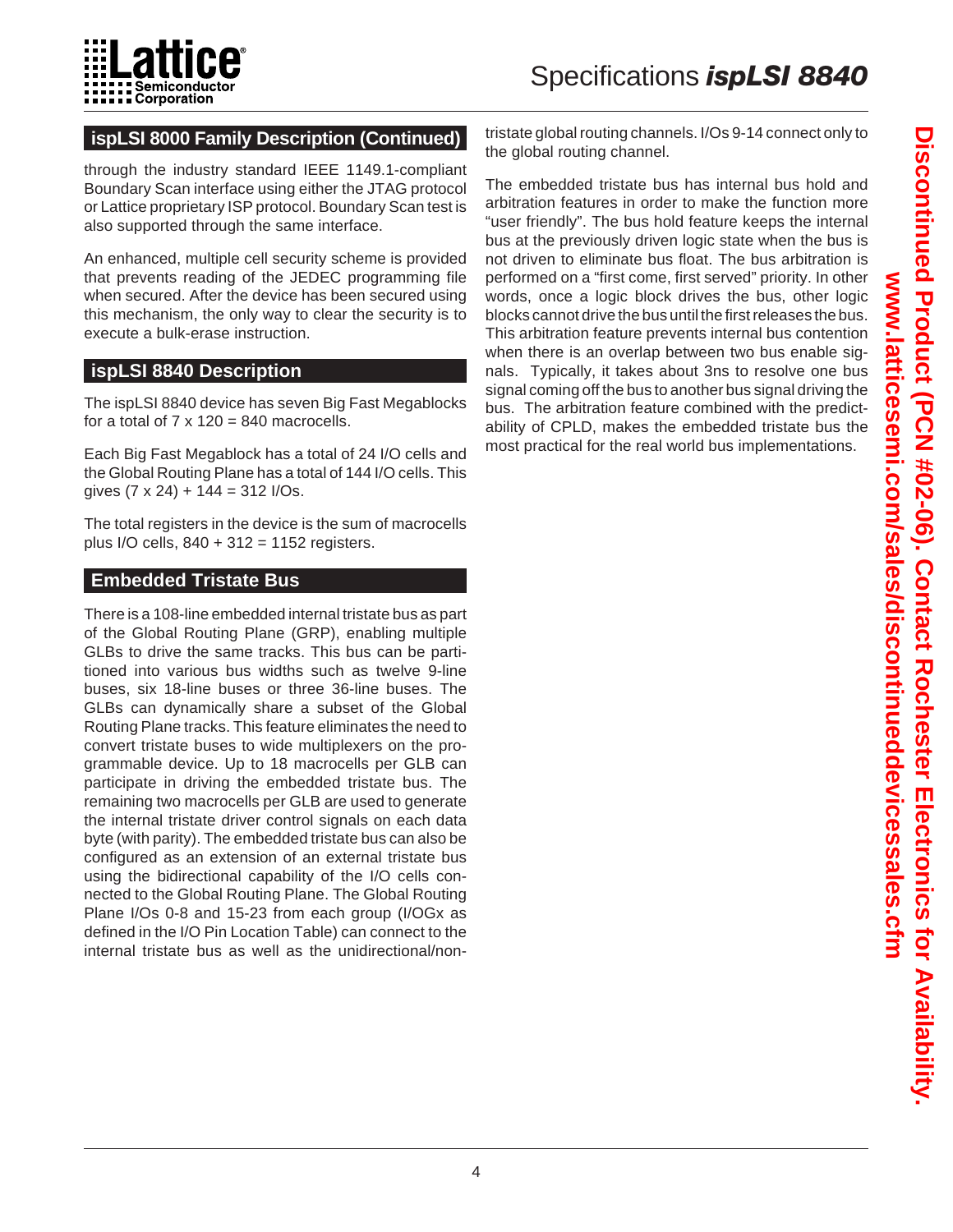

#### **Figure 2. ispLSI 8000 GLB Overview**



Note: Macrocells 9 and 10 do not support Tristate Bus Feedback. Cell Controlled) **and Tristate Bus Feedback.** Cell Controlled)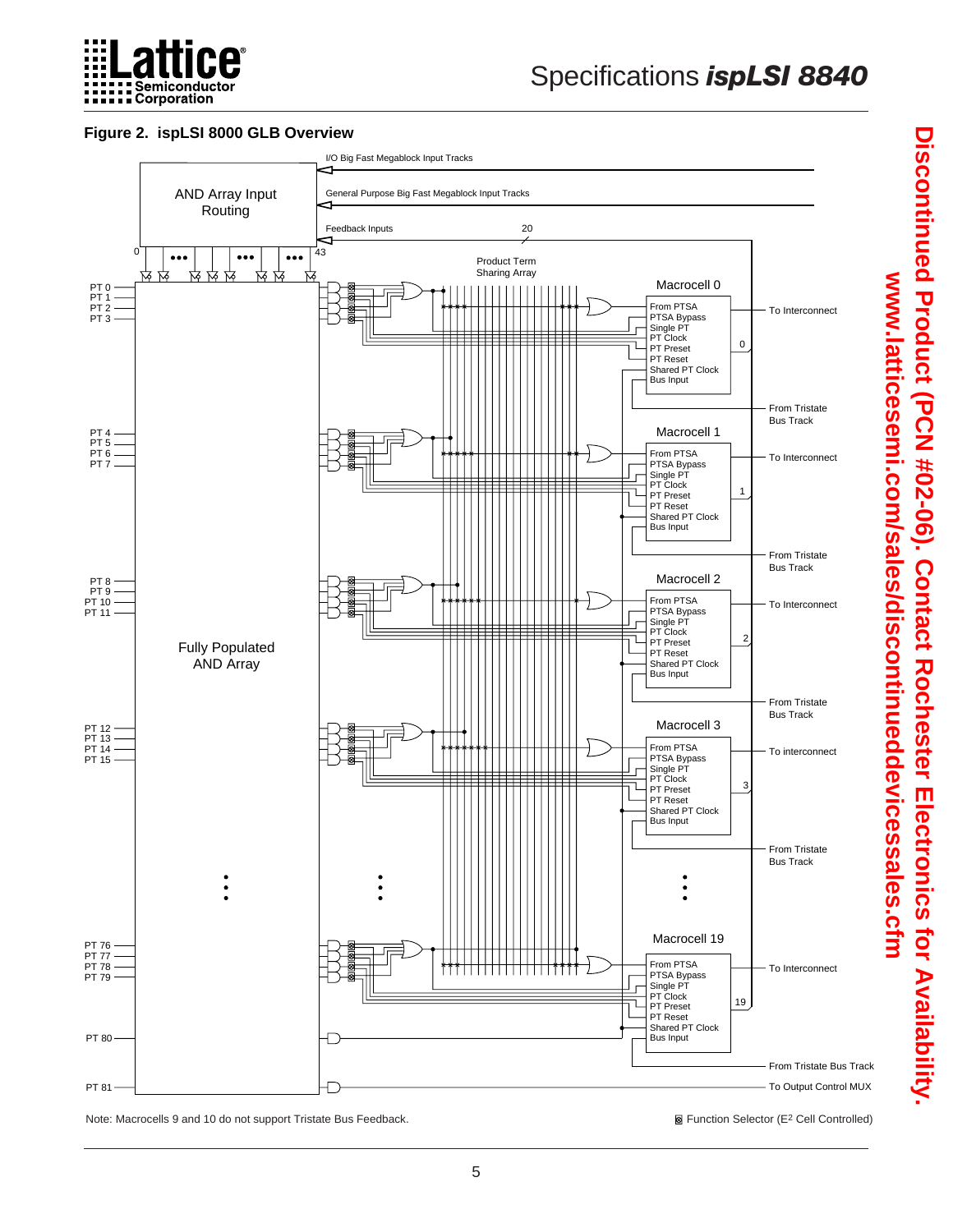

#### **Figure 3. ispLSI 8000 Macrocell Overview**



\*Not available for Macrocells 9 and 10.  $\otimes$  : Function Selector (E<sup>2</sup> Cell Controlled)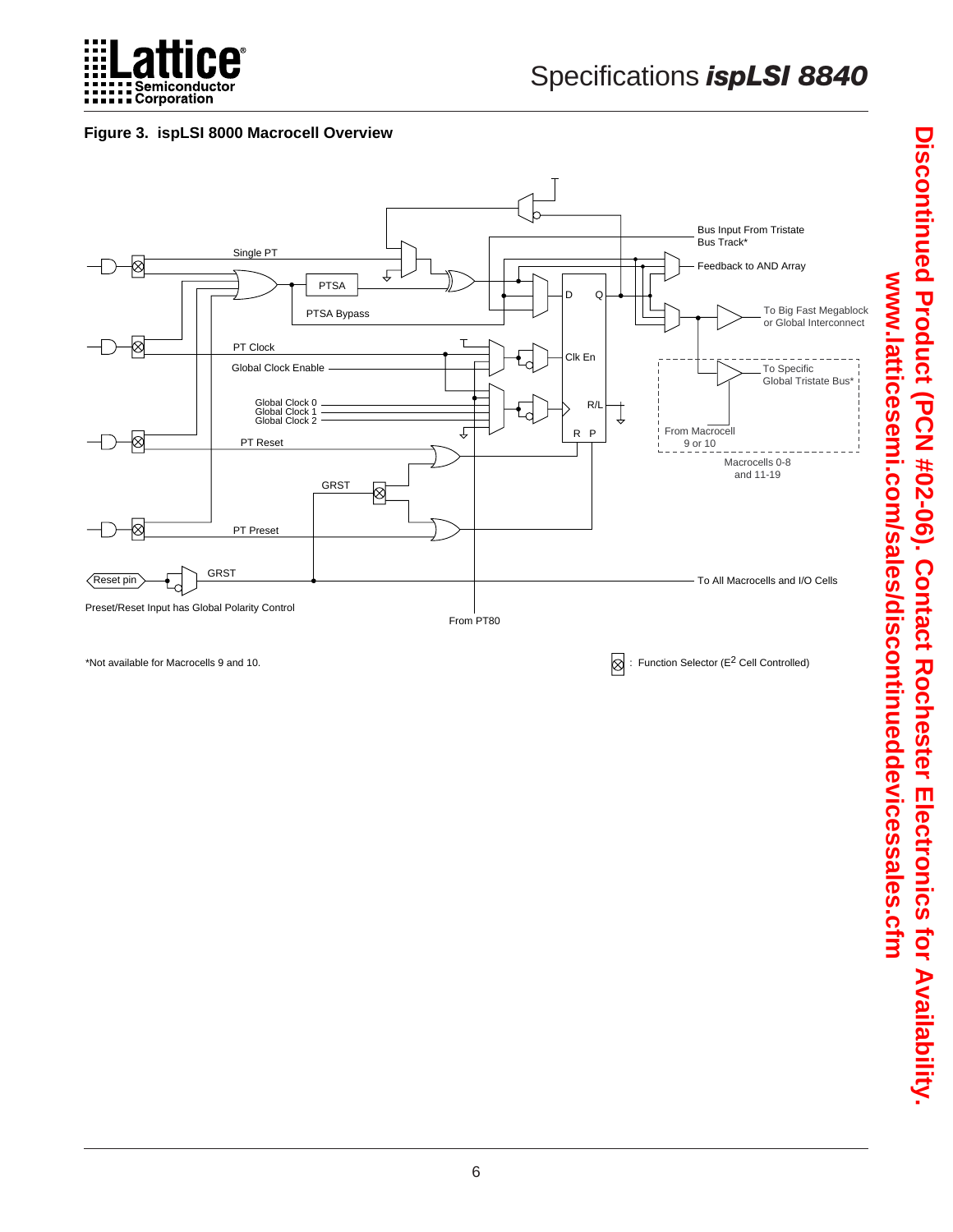

# Specifications *ispLSI 8840*

# **Figure 4. ispLSI 8000 I/O Cell**



 $\oslash$  : Function Selector (E<sup>2</sup> Cell Controlled)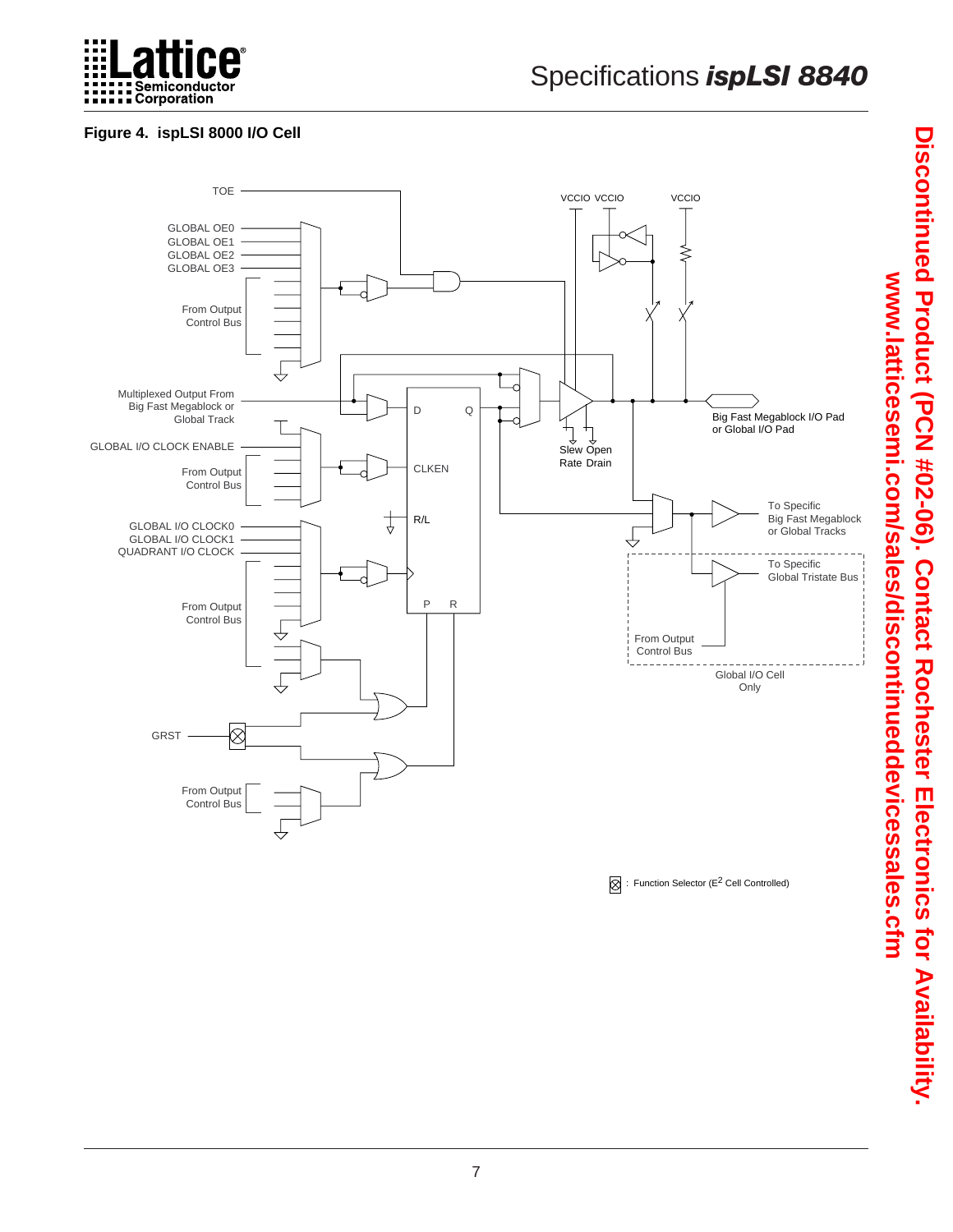

# **Output Control Organization**

In addition to the data input and output to the I/O cells, each I/O cell can have up to six different I/O cell control signals. In addition to the internal OE control, the five control signals for each I/O cell consist of pin OE control, clock enable, clock input, asynchronous preset and asynchronous reset. All of the I/O control signals can be driven either from the dedicated external input pins or from the internal control bus.

The output enable of each I/O cell can be driven by 21 different sources – 16 from the output control bus, four from the Global OE pins and one from the Test OE pin. The Global OE signals and Test OE signal are driven from the dedicated external control input pins.

The 16-bit wide output control buses are organized in four different quadrants as shown in Figure 5. Since each GLB is capable of generating the output control signals, each of the output control bus signals can be driven from a unique GLB. The 42 GLBs can generate a total of 42 unique I/O control signals. Referring to Figure 2, the GLB generates its output control signal from control product term (PT81).

Figure 5 also illustrates how the quadrant clocks are routed to the appropriate quadrant I/O cells.



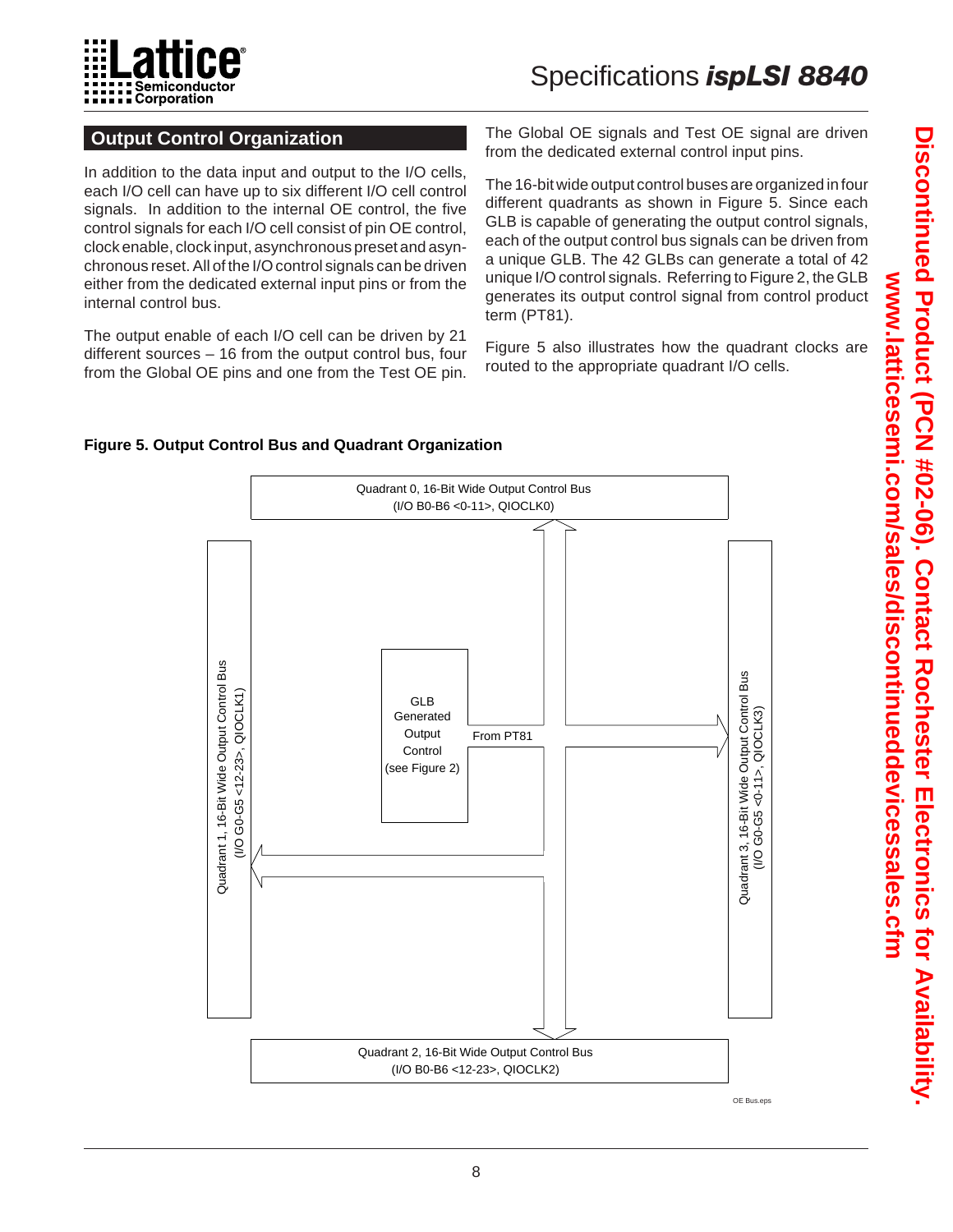

#### **Figure 6. Boundary Scan Register Circuit for I/O Pins**



\*Internal power-up reset signal. Not connected to external reset pin.

**Figure 7. Boundary Scan Register Circuit for Input-Only Pins**

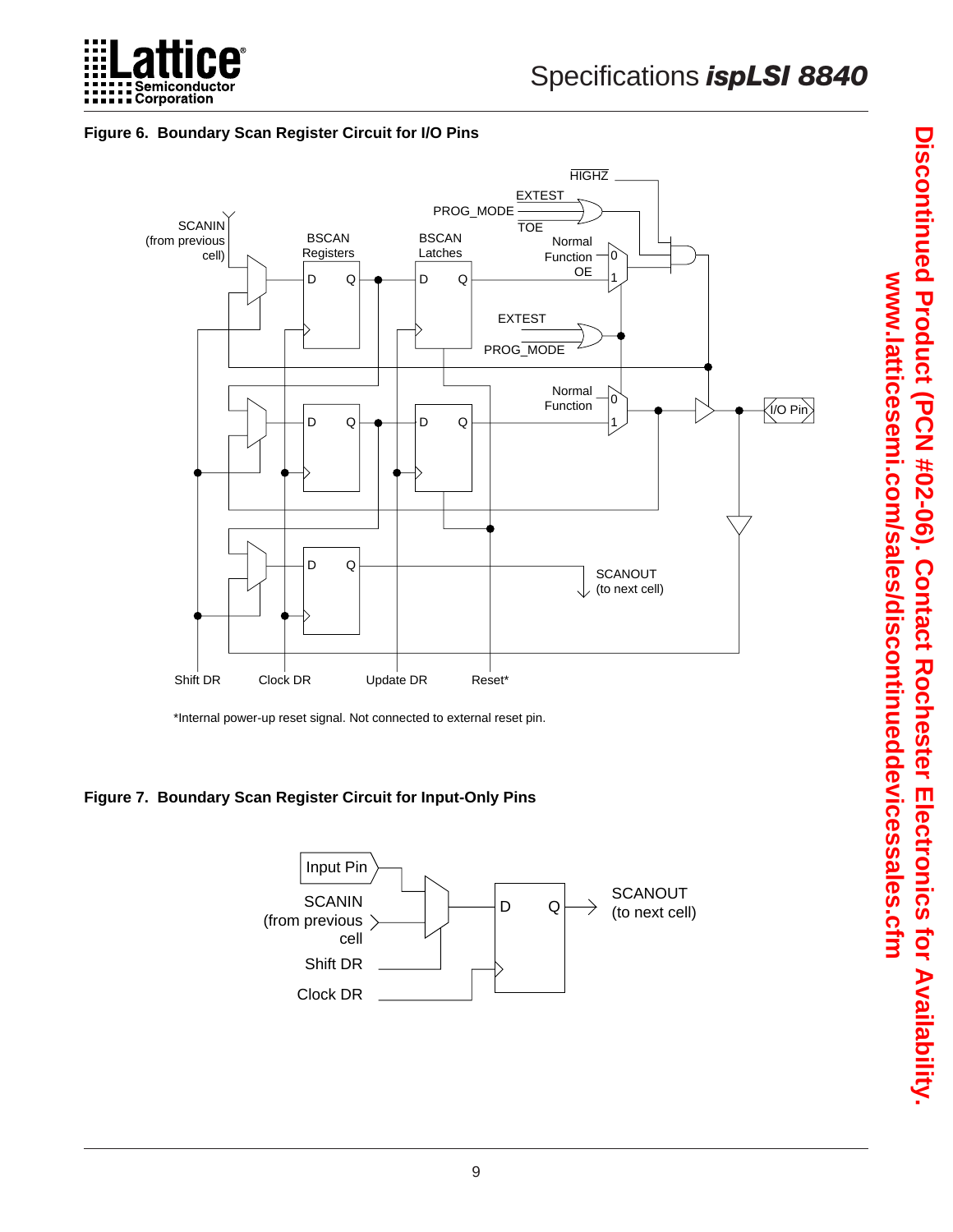

#### **Figure 8. Boundary Scan Waveforms and Timing Specifications**



| <b>SYMBOL</b> | <b>PARAMETER</b>                                          | <b>MIN</b> | <b>MAX</b> | <b>UNITS</b>      |
|---------------|-----------------------------------------------------------|------------|------------|-------------------|
| tbtcp         | <b>TCK Clock Pulse Width</b>                              | 0.1        | 400        | μS                |
| tbtch         | <b>TCK Pulse Width High</b>                               | 0.05       | 200        | μs                |
| tbtcl         | <b>TCK Pulse Width Low</b>                                | 0.05       | 200        | μS                |
| tbtsu         | TDI, TMS Setup Time to TCK                                | 25         |            | ns                |
| tbth          | TDI, TMS Hold Time from TCK                               | 25         |            | ns                |
| trf           | TCK, TDI, TMS Rise and Fall Time                          | 50         |            | mV/ns             |
| tbtco         | TAP Controller, TCK to TDO Valid                          |            | 25         | ns                |
| tbtoz         | TAP Controller, TCK to TDO High-Impedance                 |            | 25         | ns                |
| tbtvo         | TAP Controller, TCK to TDO High-Impedance to Valid Output |            | 25         | ns                |
| tbtcsu        | <b>BSCAN Test Capture Register Setup Time</b>             | 20         |            | ns                |
| tbtch         | <b>BSCAN Test Capture Register Hold Time</b>              | 25         |            | ns                |
| tbtuco        | <b>BSCAN Test Update Register Clock to Valid Output</b>   |            | 25         | ns                |
| tbtuoz        | <b>BSCAN Test Update Register Clock to High-Impedance</b> |            | 25         | ns                |
| tbtuov        | BSCAN Test Update Register High-Impedance to Valid Output |            | 25         | ns                |
|               |                                                           |            |            | Table 2-0010/8840 |

Discontinued Product (PCN #02-00). Contact Rochester Electronics tor Availability. **Discontinued Product (PCN #02-06). Contact Rochester Electronics for Availability.**  www.latticesemi.com/sales/discontinueddevicessales.cfm **www.latticesemi.com/sales/discontinueddevicessales.cfm**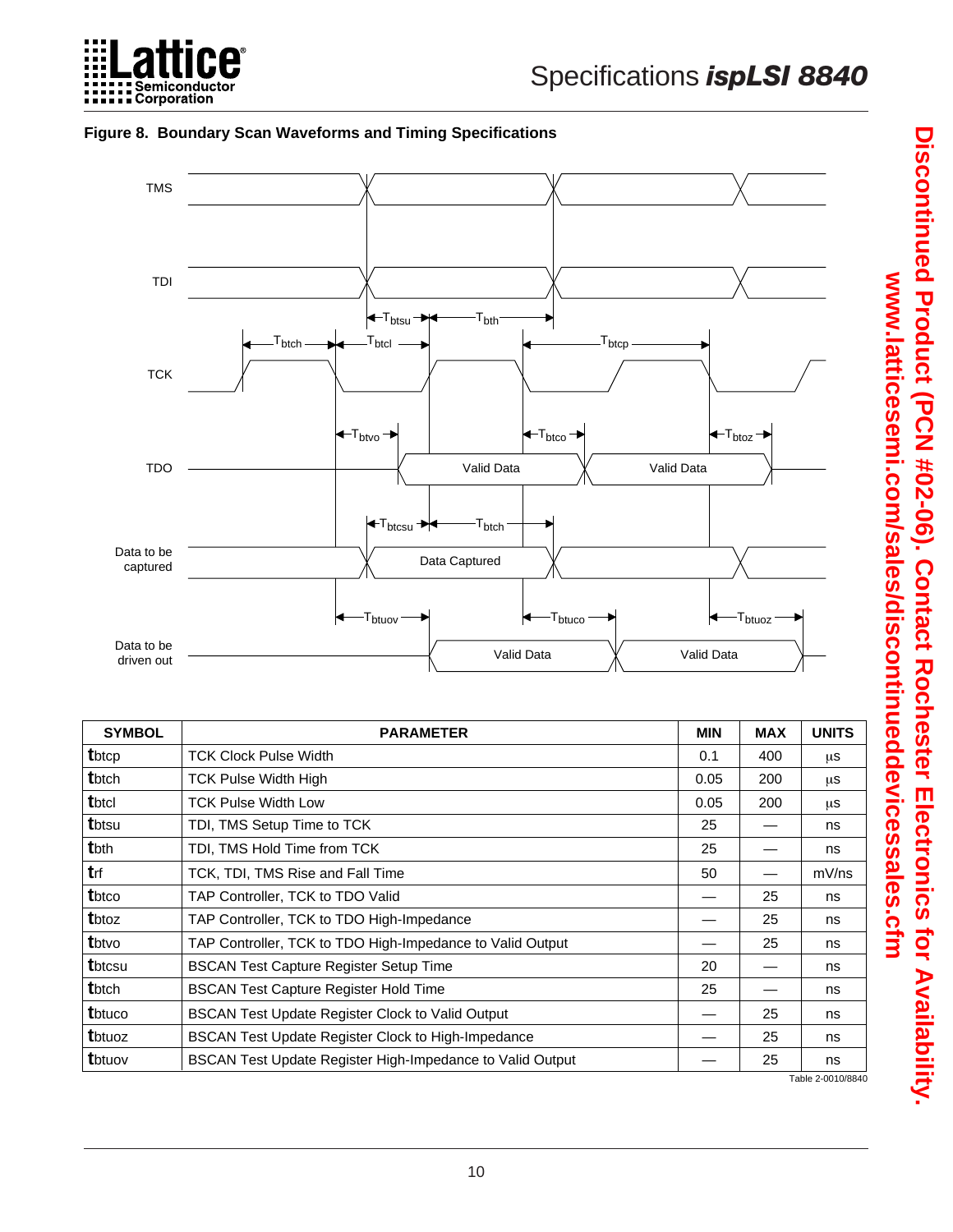

#### **Absolute Maximum Ratings 1,2**

| Tri-Stated Output Voltage Applied  -2.5 to V <sub>CC</sub> +1.0V |  |
|------------------------------------------------------------------|--|
|                                                                  |  |
| Case Temp. with Power Applied  -55 to 125°C                      |  |
|                                                                  |  |

Max. Junction Temp.  $(T_J)$  with Power Applied ... 140 $^{\circ}$ C

- 1. Stresses above those listed under the "Absolute Maximum Ratings" may cause permanent damage to the device. Functional operation of the device at these or at any other conditions above those indicated in the operational sections of this specification is not implied (while programming, follow the programming specifications).
- 2. Compliance with the Thermal Management section of the Lattice Semiconductor Data Book or CD-ROM is a requirement.

# **DC Recommended Operating Condition**

| <b>SYMBOL</b> |                           | <b>PARAMETER</b>                                     |      |              | <b>UNITS</b> |
|---------------|---------------------------|------------------------------------------------------|------|--------------|--------------|
| <b>V</b> cc   | <b>Supply Voltage</b>     | Commercial<br>$T_{A} = 0^{\circ}C$ to 70 $^{\circ}C$ | 4.75 | 5.25         | V            |
| Vccio         | Output Supply Voltage     |                                                      | 3.0  | 5.25         | V            |
| <b>VIH</b>    | Input High Voltage        |                                                      | 2.0  | $V_{CC} + 1$ | $\vee$       |
| VIL           | Input Low Voltage         |                                                      | 0.0  | 0.8          |              |
| <b>VOH</b>    | Output High Voltage       |                                                      | 2.4  |              | V            |
| VOL           | <b>Output Low Voltage</b> |                                                      |      | 0.4          |              |

Table 2-0005/8840

# Capacitance (T<sub>A</sub>=25<sup>°</sup>C,f=1.0 MHz)

| <b>SYMBOL</b> | <b>PARAMETER</b>         | <b>TYPICAL</b> | <b>UNITS</b> | <b>TEST CONDITIONS</b>                         |
|---------------|--------------------------|----------------|--------------|------------------------------------------------|
|               | I/O Capacitance          | 10             | рt           | $V_{CC}$ = 5.0V, $V_{VQ}$ = 2.0V               |
|               | Clock Capacitance        | 10             | рt           | $V_{\text{CC}} = 5.0 V, V_{\text{CK}} = 2.0 V$ |
|               | Global Input Capacitance | 10             | рt           | $V_{\rm CC}$ = 5.0V, $V_{\rm G}$ = 2.0V        |

Table 2-0006/8840

#### **Erase/Reprogram Specification**

| <b>PARAMETER</b>              | <b>MINIMUM</b> | <b>MAXIMUM</b>           | UNITS  |
|-------------------------------|----------------|--------------------------|--------|
| ispLSI Erase/Reprogram Cycles | 0000           | $\overline{\phantom{0}}$ | ∵vcles |

Table 2-0008/3320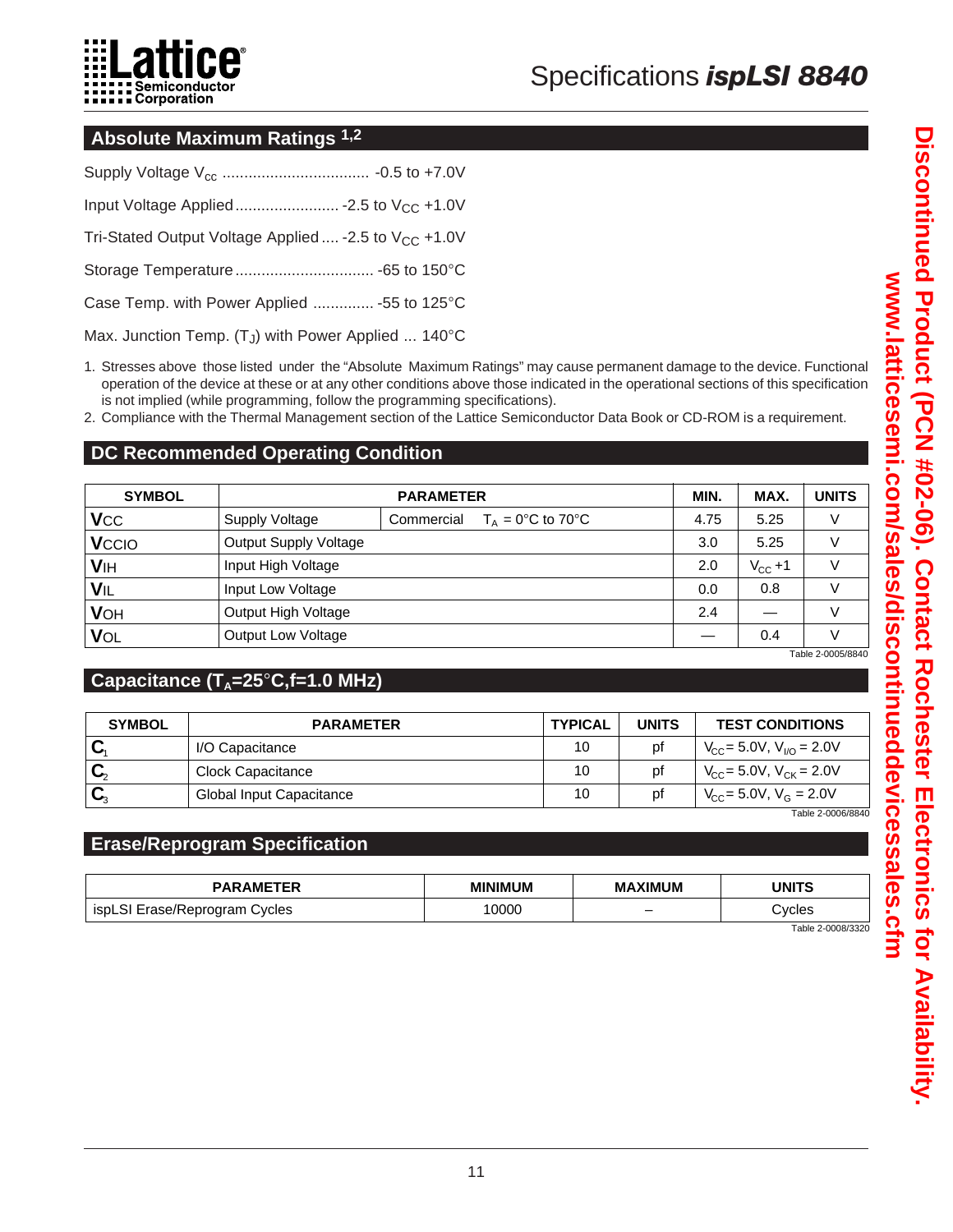

# **Switching Test Conditions**

| Input Pulse Levels                        | GND to 3.0V         |
|-------------------------------------------|---------------------|
| Input Rise and Fall Time                  | ≤ 1.5 ns 10% to 90% |
| Input Timing Reference Levels             | 1.5V                |
| Ouput Timing Reference Levels             | 1.5V                |
| Output Load                               | See Figure 2        |
| $3$ -state levels are measured $0.5$ from | Table 2-0003/8840   |

3-state levels are measured 0.5V from steady-state active level.

#### **Output Load Conditions (See Figure 9)**

| <b>TEST CONDITION</b> |                                          | R <sub>1</sub> | R <sub>2</sub> | CL.  |
|-----------------------|------------------------------------------|----------------|----------------|------|
| Α                     |                                          | $470\Omega$    | $390\Omega$    | 35pF |
|                       | <b>Active High</b>                       | $\infty$       | $390\Omega$    | 35pF |
| в                     | <b>Active Low</b>                        | 470Ω           | $390\Omega$    | 35pF |
| C                     | Active High to Z<br>at $V_{OH}$ -0.5V    | $\infty$       | $390\Omega$    | 5pF  |
|                       | Active Low to Z<br>at $V_{\Omega}$ +0.5V | 470Ω           | $390\Omega$    | 5pF  |
| Table 2-0004A/8840    |                                          |                |                |      |

### **DC Electrical Characteristics**

| <b>SYMBOL</b>                                    | <b>PARAMETER</b>                        | <b>CONDITION</b>                                                                            |                 | MIN.  | $TYP^3$ | MAX.   | <b>UNITS</b> |
|--------------------------------------------------|-----------------------------------------|---------------------------------------------------------------------------------------------|-----------------|-------|---------|--------|--------------|
| VOL                                              | Output Low Voltage                      | $I_{OL} = 8 \text{ mA}$                                                                     |                 |       |         | 0.4    | $\vee$       |
| <b>V</b> OH                                      | Output High Voltage                     | $I_{OH} = -4 \text{ mA}$                                                                    |                 | 2.4   |         |        | $\vee$       |
| IIL.                                             | Input or I/O Low Leakage Current        | $0.0V \leq V_{IN} \leq 0.8V$                                                                |                 |       |         | $-10$  | μA           |
| Input or I/O High Leakage Current<br><b>I</b> IH |                                         | $3.5V \leq V_{IN} \leq V_{CC}$<br>$V_{\text{CCIO}} = 5V$                                    |                 |       |         | 10     | μA           |
|                                                  |                                         | $(V_{\text{CCIO}} - 0.2) \le V_{\text{IN}} \le V_{\text{CCIO}}$<br>$V_{\text{CCIO}} = 3.3V$ |                 |       |         | 10     | μA           |
|                                                  |                                         | $V_{\text{CCIO}} < V_{\text{IN}} \leq 5.25V$<br>$V_{IN} > V_{CCIO}$                         |                 |       | 10      | μA     |              |
| $I_{PU}$                                         | Active Pullup Current, Input or I/O     | $0V \le V_{IN} \le 2.0V$                                                                    |                 | $-10$ |         | $-250$ | μA           |
| <b>I</b> BHL                                     | <b>Bus-Hold Low Sustaining Current</b>  | $V_{IN} = 0.8V$                                                                             |                 | 50    |         |        | μA           |
| <b>I</b> BHH                                     | <b>Bus-Hold High Sustaining Current</b> | $V_{IN} = 2.0V$                                                                             |                 | $-50$ | —       |        | μA           |
| <b>BHLO</b>                                      | Bus-Hold Low, Overdrive Current         | $0V \le V_{IN} \le V_{CCIO}$                                                                |                 |       |         | 550    | μA           |
| <b>I</b> BHHO                                    | Bus-Hold High, Overdrive Current        | $0V \leq V_{IN} \leq V_{CCIO}$                                                              |                 |       |         | $-550$ | μA           |
| <b>VBHT</b>                                      | Bus-Hold Trip Point (1.4V Nominal)      |                                                                                             |                 | 0.8   | —       | 2.0    | V            |
| $\log_1$                                         | <b>Output Short Circuit Current</b>     | $V_{CC} = 5V$ , $V_{OUT} = 0.5V$                                                            |                 |       | -       | $-200$ | mA           |
| $\mathsf{ICC}^{2,4}$                             | <b>Operating Power Supply Current</b>   | $V_{IL} = 0.0 V$ , $V_{IH} = 3.0 V$                                                         | High Speed Mode |       | 630     |        | mA           |
|                                                  |                                         | $f_{\text{CLOCK}} = 1$ MHz                                                                  | Low Power Mode  |       | 340     |        | mA           |

**Over Recommended Operating Conditions**

1. One output at a time for a maximum duration of one second.  $V_{\rm OUT}$  = 0.5V was selected to avoid test problems by tester ground degradation. Characterized but not 100% tested. Table 2-0007/8840

2. Measured using 42 20-bit counters.

3. Typical values are at  $\rm V_{CC}$ = 5V and T $_{\rm A}$ = 25°C.

4. Maximum  $I_{CC}$  varies widely with specific device configuration and operating frequency.



\*CL includes Test Fixture and Probe Capacitance.

0213A/8840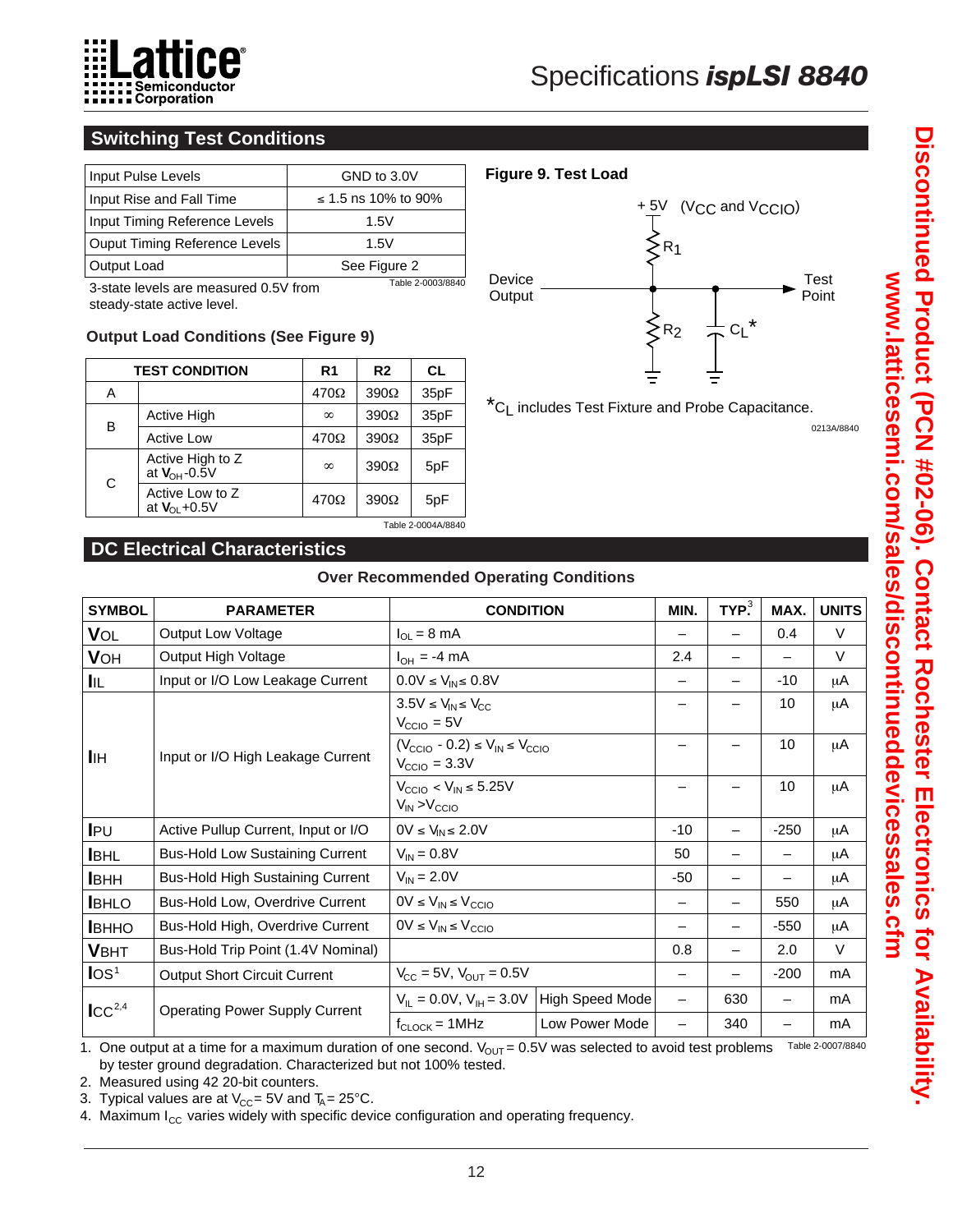

# **External Switching Characteristics1**

#### **Over Recommended Operating Conditions**

| <b>TEST</b>              |                         |                                                       |                                                                                                                                                                                                                                                                                                                                                          | $-110$                   |                          |                          | -60                      |                          | <b>UNITS</b>              |
|--------------------------|-------------------------|-------------------------------------------------------|----------------------------------------------------------------------------------------------------------------------------------------------------------------------------------------------------------------------------------------------------------------------------------------------------------------------------------------------------------|--------------------------|--------------------------|--------------------------|--------------------------|--------------------------|---------------------------|
|                          |                         |                                                       | MIN.                                                                                                                                                                                                                                                                                                                                                     | MAX.                     |                          |                          | MIN.                     |                          |                           |
| A                        |                         | Prop Delay, BFM Input to Same BFM Output, 4 PT Bypass |                                                                                                                                                                                                                                                                                                                                                          | 8.5                      |                          | 10.0                     | $\overline{\phantom{0}}$ | 15.0                     | ns                        |
| A                        | $\overline{2}$          | Prop Delay, Global Input to Global Output             | $\overline{\phantom{0}}$                                                                                                                                                                                                                                                                                                                                 | 13.5                     | $\overline{\phantom{0}}$ | 16.0                     |                          | 24.0                     | ns                        |
| $\overline{\phantom{m}}$ | 3                       | Clk Frequency, Local Feedback, Same GLB <sup>3</sup>  | 110                                                                                                                                                                                                                                                                                                                                                      |                          | 90.0                     | $\overline{\phantom{0}}$ | 60.0                     | $\overline{\phantom{0}}$ | <b>MHz</b>                |
| $\overline{\phantom{m}}$ | 4                       | I/O Cell Reg, Data Setup Time, Quadrant I/O Clock     | 6.0                                                                                                                                                                                                                                                                                                                                                      |                          | 8.0                      | $\overline{\phantom{0}}$ | 12.0                     | —                        | ns                        |
| $\overline{\phantom{m}}$ | 5                       | I/O Cell Reg, Data Hold Time, Quadrant I/O Clock      | 0.0                                                                                                                                                                                                                                                                                                                                                      | $\overline{\phantom{0}}$ | 0.0                      | $\overline{\phantom{0}}$ | 0.0                      |                          | ns                        |
| Α                        | 6                       | I/O Cell Reg, Quadrant Clock to Output Delay          | $\overline{\phantom{0}}$                                                                                                                                                                                                                                                                                                                                 | 4.5                      | $\overline{\phantom{m}}$ | 6.0                      | $\qquad \qquad -$        | 9.0                      | ns                        |
| $\overline{\phantom{m}}$ | $\overline{7}$          | I/O Cell Reg, Data Setup Time, Global I/O Clock       | 4.5                                                                                                                                                                                                                                                                                                                                                      | $\overline{\phantom{0}}$ | 6.0                      | $\overline{\phantom{0}}$ | 9.0                      | $\overline{\phantom{0}}$ | ns                        |
| $\overline{\phantom{m}}$ | 8                       | I/O Cell Reg, Data Hold Time, Global I/O Clock        | 0.0                                                                                                                                                                                                                                                                                                                                                      | $\overline{\phantom{0}}$ | 0.0                      | $\overline{\phantom{0}}$ | 0.0                      | —                        | ns                        |
| Α                        | 9                       | I/O Cell Reg, Global Clock to Output Delay            |                                                                                                                                                                                                                                                                                                                                                          | 6.0                      |                          | 7.5                      |                          | 11.0                     | ns                        |
| $\overline{\phantom{m}}$ |                         |                                                       | 5.0                                                                                                                                                                                                                                                                                                                                                      | —                        | 7.0                      | $\overline{\phantom{0}}$ | 10.0                     | —                        | ns                        |
| $\overline{\phantom{m}}$ | 11                      | GLB Reg Hold Time, BFM Input to Same BFM GLB          | 0.0                                                                                                                                                                                                                                                                                                                                                      | $\overline{\phantom{0}}$ | 0.0                      | $\overline{\phantom{0}}$ | 0.0                      | $\overline{\phantom{0}}$ | ns                        |
| A                        |                         | GLB Reg, Global Clock to Same BFM Output Delay        | $\overline{\phantom{0}}$                                                                                                                                                                                                                                                                                                                                 | 8.0                      | $\overline{\phantom{m}}$ | 10.0                     | $\qquad \qquad -$        | 15.0                     | ns                        |
| $\overline{\phantom{m}}$ |                         |                                                       | 5.0                                                                                                                                                                                                                                                                                                                                                      | -                        | 6.5                      | —                        | 9.5                      | —                        | ns                        |
| $\overline{\phantom{m}}$ |                         |                                                       | 0.0                                                                                                                                                                                                                                                                                                                                                      | $\overline{\phantom{0}}$ | 0.0                      | $\overline{\phantom{0}}$ | 0.0                      | —                        | ns                        |
| $\overline{\phantom{m}}$ |                         | GLB Reg, CLKEN Setup Time, Global Clock               | 3.5                                                                                                                                                                                                                                                                                                                                                      | $\overline{\phantom{0}}$ | 4.5                      | $\overline{\phantom{0}}$ | 6.5                      | —                        | ns                        |
| $\overline{\phantom{m}}$ |                         |                                                       | 0.0                                                                                                                                                                                                                                                                                                                                                      | $\overline{\phantom{0}}$ | 0.0                      | $\overline{\phantom{0}}$ | 0.0                      | $\overline{\phantom{0}}$ | ns                        |
| B/C                      | 17                      | Global Output Enable/Disable Delay                    | $\qquad \qquad -$                                                                                                                                                                                                                                                                                                                                        | 8.0                      | $\overline{\phantom{0}}$ | 10.0                     | $\overline{\phantom{0}}$ | 15.0                     | ns                        |
| $\overline{\phantom{m}}$ | 18                      | Global Reset/Preset Time, GLB Reg                     | $\overline{\phantom{0}}$                                                                                                                                                                                                                                                                                                                                 | 12.0                     | $\overline{\phantom{0}}$ | 15.0                     | $\equiv$                 | 22.0                     | ns                        |
| $\overline{\phantom{m}}$ | 19                      | Global Reset/Preset Time, I/O Cell Reg                | $\overline{\phantom{0}}$                                                                                                                                                                                                                                                                                                                                 | 8.0                      | $\overline{\phantom{0}}$ | 10.0                     | $\overline{\phantom{0}}$ | 15.0                     | ns                        |
| $\overline{\phantom{m}}$ | 20                      | <b>Global Reset/Preset Pulse Duration</b>             | 5.0                                                                                                                                                                                                                                                                                                                                                      | $\overline{\phantom{0}}$ | 6.5                      | $\equiv$                 | 9.5                      | $\overline{\phantom{0}}$ | ns                        |
| $\overline{\phantom{0}}$ | 21                      | Global or Quadrant Clock Pulse, High Duration         | 4.0                                                                                                                                                                                                                                                                                                                                                      | $\overline{\phantom{0}}$ | 6.0                      | $\overline{\phantom{0}}$ | 9.0                      | $\overline{\phantom{0}}$ | ns                        |
|                          | 22                      | Global or Quadrant Clock Pulse, Low Duration          | 4.0                                                                                                                                                                                                                                                                                                                                                      |                          | 6.0                      |                          | 9.0                      |                          | ns                        |
|                          | METER COND <sup>4</sup> |                                                       | $\mathbf{H}^{21}$<br><b>DESCRIPTION</b><br>10 GLB Reg Setup, BFM Input to Same BFM GLB, 4 PT Bypass<br>12<br>13 I/O Cell Reg, CLKEN Setup Time, Quadrant I/O Clock<br>14 I/O Cell Reg, CLKEN Hold Time, Quadrant I/O Clock<br>15 <sub>1</sub><br>16 GLB Reg, CLKEN Hold Time, Global Clock<br>A Lleisen estad attenuing all novembres und DTCA and CLIZO |                          |                          |                          | $-90$<br>MIN. MAX.       |                          | MAX.<br>Table 2-0030/8840 |

1. Unless noted otherwise, all parameters use PTSA and CLK0.

2. Refer to Timing Model in this data sheet for further details.

3. Standard 20-bit counter with local feedback.

4. Refer to Switching Test Conditions section.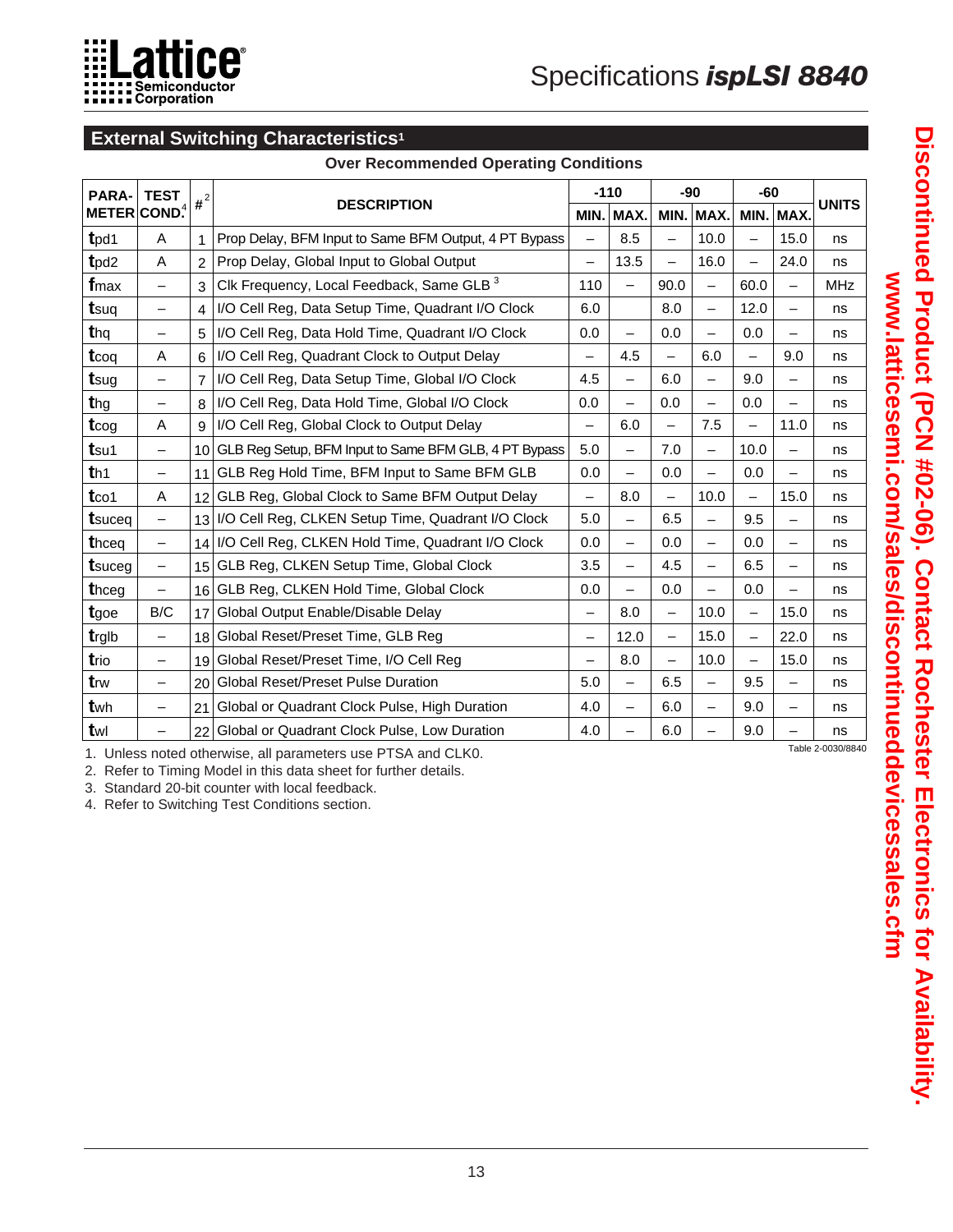

# **Internal Timing Parameters**

| <b>Over Recommended Operating Conditions</b> |       |                                                     |                          |                          |                          |                          |                          |                          |              |
|----------------------------------------------|-------|-----------------------------------------------------|--------------------------|--------------------------|--------------------------|--------------------------|--------------------------|--------------------------|--------------|
| <b>PARA-</b>                                 |       |                                                     |                          | $-110$                   | $-90$                    |                          | $-60$                    |                          |              |
| <b>METER</b>                                 | $#^2$ | <b>DESCRIPTION</b>                                  | <b>MIN</b>               | <b>MAX</b>               | <b>MIN</b>               | <b>MAX</b>               | <b>MIN</b>               | <b>MAX</b>               | <b>UNITS</b> |
| I/O Cell Delay                               |       |                                                     |                          |                          |                          |                          |                          |                          |              |
| tidcom                                       | 23    | Input Pad and Input Buffer, Combinatorial Input     | $\qquad \qquad -$        | 0.1                      | $\overline{\phantom{0}}$ | 0.1                      | $\overline{\phantom{0}}$ | 0.2                      | ns           |
| tidreg                                       | 24    | Input Pad and Input Buffer, Registered Input        | $\qquad \qquad -$        | 8.0                      | $\overline{\phantom{0}}$ | 9.4                      |                          | 13.9                     | ns           |
| tobp                                         | 25    | Output Register/Latch Bypass to Output Buffer       | $\qquad \qquad -$        | 0.0                      |                          | 0.0                      |                          | 0.0                      | ns           |
| tibp                                         | 26    | Input Register/Latch Bypass to BFM Routing or GRP   | $\qquad \qquad -$        | 0.2                      |                          | 0.2                      | $\overline{\phantom{0}}$ | 0.4                      | ns           |
| tiolat                                       | 27    | I/O Cell Latch, Transparent Mode                    | $\overline{\phantom{m}}$ | 2.0                      | $\qquad \qquad -$        | 2.4                      | $\qquad \qquad -$        | 3.6                      | ns           |
| tioco                                        | 28    | I/O Cell Register/Latch, Clk/Gate to Output         | $\overline{\phantom{0}}$ | 1.0                      | $\overline{\phantom{m}}$ | 1.2                      | $\overline{\phantom{0}}$ | 2.0                      | ns           |
| tiosu                                        | 29    | I/O Cell Register/Latch, Setup Time                 | 0.4                      | —                        | 0.7                      | —                        | 1.4                      |                          | ns           |
| tioh                                         | 30    | I/O Cell Register/Latch, Hold Time                  | 4.1                      | $\overline{\phantom{0}}$ | 4.4                      | $\overline{\phantom{0}}$ | 6.9                      | $\qquad \qquad -$        | ns           |
| tiorst                                       | 31    | I/O Cell Register/Latch, Reset or Set Time          | $\overline{\phantom{0}}$ | 2.3                      | $\qquad \qquad -$        | 2.9                      | $\overline{\phantom{0}}$ | 4.4                      | ns           |
| tiosuce                                      | 32    | I/O Cell Register/Latch, Setup Time for Clk Enable  | 2.6                      | $\overline{\phantom{0}}$ | 2.7                      |                          | 3.8                      |                          | ns           |
| tiohce                                       | 33    | I/O cell Register/Latch, Hold Time for Clk Enable   | 1.9                      | $\overline{\phantom{0}}$ | 1.9                      | —                        | 2.9                      | $\qquad \qquad -$        | ns           |
| todreg                                       | 34    | I/O Cell Output Buffer Delay, Registered Output     | $\qquad \qquad -$        | 1.1                      | $\qquad \qquad -$        | 1.3                      | $\overline{\phantom{0}}$ | 1.9                      | ns           |
| todcom                                       | 35    | I/O Cell Output Buffer Delay, Combinatorial Output  | $\qquad \qquad -$        | 1.7                      |                          | 2.0                      | $\overline{\phantom{0}}$ | 3.0                      | ns           |
| todz                                         | 36    | Output Driver Disable Time                          |                          | 2.0                      | $\overline{\phantom{0}}$ | 2.3                      | $\qquad \qquad -$        | 3.5                      | ns           |
| tsif                                         | 37    | Slew Rate Adder, Fast Slew Rate                     | $\overline{\phantom{m}}$ | 0.0                      | $\overline{\phantom{0}}$ | 0.0                      | $\qquad \qquad -$        | 0.0                      | ns           |
| tsls                                         | 38    | Slew Rate Adder, Slow Slew Rate                     | $\overline{\phantom{0}}$ | 5.0                      | $\overline{\phantom{0}}$ | 5.0                      |                          | 7.5                      | ns           |
|                                              |       | <b>GLB / Macrocell Delay</b>                        |                          |                          |                          |                          |                          |                          |              |
| tandhs                                       | 39    | AND Array, High Speed Mode                          | $\overline{\phantom{0}}$ | 3.6                      | $\overline{\phantom{0}}$ | 4.2                      | $\overline{\phantom{0}}$ | 6.4                      | ns           |
| tandlp                                       | 40    | AND Array, Low Power Mode                           | $\overline{\phantom{0}}$ | 7.1                      | $\overline{\phantom{0}}$ | 8.4                      | $\overline{\phantom{0}}$ | 12.6                     | ns           |
| t <sub>1pt</sub>                             | 41    | Single Product Term Bypass                          | $\qquad \qquad -$        | 3.6                      | $\overline{\phantom{0}}$ | 4.3                      | $\qquad \qquad -$        | 6.2                      | ns           |
| t <sub>4ptcom</sub>                          | 42    | Four Product Term Bypass, Combinatorial Macrocell   | $\overline{\phantom{m}}$ | 0.2                      | $\overline{\phantom{m}}$ | 0.3                      | $\overline{\phantom{0}}$ | 0.4                      | ns           |
| t <sub>4ptreg</sub>                          | 43    | Four Product Term Bypass, Registered Macrocell      | $\overline{\phantom{0}}$ | 3.4                      | $\overline{\phantom{0}}$ | 4.4                      | $\overline{\phantom{0}}$ | 6.1                      | ns           |
| tptsa                                        | 44    | <b>Product Term Sharing Array</b>                   |                          | 3.7                      | $\overline{\phantom{0}}$ | 4.5                      | $\qquad \qquad -$        | 6.8                      | ns           |
| tmbp                                         | 45    | Macrocell Register/Latch Bypass                     | $\overline{\phantom{0}}$ | 0.0                      | $\overline{\phantom{m}}$ | 0.0                      | $\overline{\phantom{0}}$ | 0.0                      | ns           |
| tmlat                                        | 46    | Macrocell Latch, Transparent Mode                   | $\overline{\phantom{0}}$ | 0.2                      | $\overline{\phantom{0}}$ | 0.3                      | $\overline{\phantom{0}}$ | 0.9                      | ns           |
| tmco                                         | 47    | Macrocell Register/Latch, Clk/Gate to Output        | $\overline{\phantom{0}}$ | 0.2                      |                          | 0.3                      | $\overline{\phantom{0}}$ | 0.5                      | ns           |
| tmsu                                         | 48    | Macrocell Register/Latch, Setup Time                | 0.4                      | $\overline{\phantom{0}}$ | 0.8                      | —                        | 1.2                      |                          | ns           |
| tmh                                          | 49    | Macrocell Register/Latch, Hold Time                 | 3.8                      | $\overline{\phantom{0}}$ | 4.5                      | $\overline{\phantom{0}}$ | 6.1                      | $\qquad \qquad -$        | ns           |
| tmrst                                        | 50    | Macrocell Register/Latch, Reset or Set Time         | $\qquad \qquad -$        | 4.0                      | $\qquad \qquad -$        | 5.2                      | $\qquad \qquad -$        | 7.3                      | ns           |
| tmsuce                                       | 51    | Macrocell Register/Latch, Setup Time for Clk Enable | 1.7                      |                          | 1.8                      |                          | 2.4                      |                          | ns           |
| tmhce                                        | 52    | Macrocell Register/Latch, Hold Time for Clk Enable  | 1.0                      | —                        | 0.9                      |                          | 1.3                      | $\overline{\phantom{0}}$ | ns           |
| tftog                                        | 53    | Toggle Flip-Flop Feedback                           | $\qquad \qquad -$        | 3.9                      | $\qquad \qquad -$        | 4.7                      | $\qquad \qquad -$        | 6.8                      | ns           |
| tfloc                                        | 54    | Local Feedback to AND Array                         | $\overline{\phantom{0}}$ | 1.1                      | $\qquad \qquad -$        | 1.3                      | $\overline{\phantom{0}}$ | 1.9                      | ns           |
| tpck                                         | 55    | Single Product Term, Clk                            | 1.0                      | 2.5                      | 1.5                      | 3.5                      | 2.3                      | 5.3                      | ns           |
| tpcken                                       | 56    | Single Product Term, Clk Enable                     |                          | 2.6                      | $\qquad \qquad -$        | 3.1                      |                          | 4.6                      | ns           |
| tsck                                         | 57    | Shared Product Term, Clk                            | 1.6                      | 2.4                      | 1.8                      | 2.5                      | 2.7                      | 3.8                      | ns           |
| tscken                                       | 58    | Shared Product Term, Clk Enable                     | $\qquad \qquad -$        | 2.4                      | $\qquad \qquad -$        | 2.5                      | $\qquad \qquad -$        | 3.8                      | ns           |
| tprst                                        | 59    | Single Product Term, Reset or Set Delay             | $\qquad \qquad -$        | 1.7                      | $\qquad \qquad -$        | 2.0                      | $\qquad \qquad -$        | 3.0                      | ns           |
| trdir                                        | 60    | Macrocell Register, Direct Input from GRP           | $\qquad \qquad -$        | 1.8                      | $\qquad \qquad -$        | 2.1                      | $\qquad \qquad -$        | 2.7                      | ns           |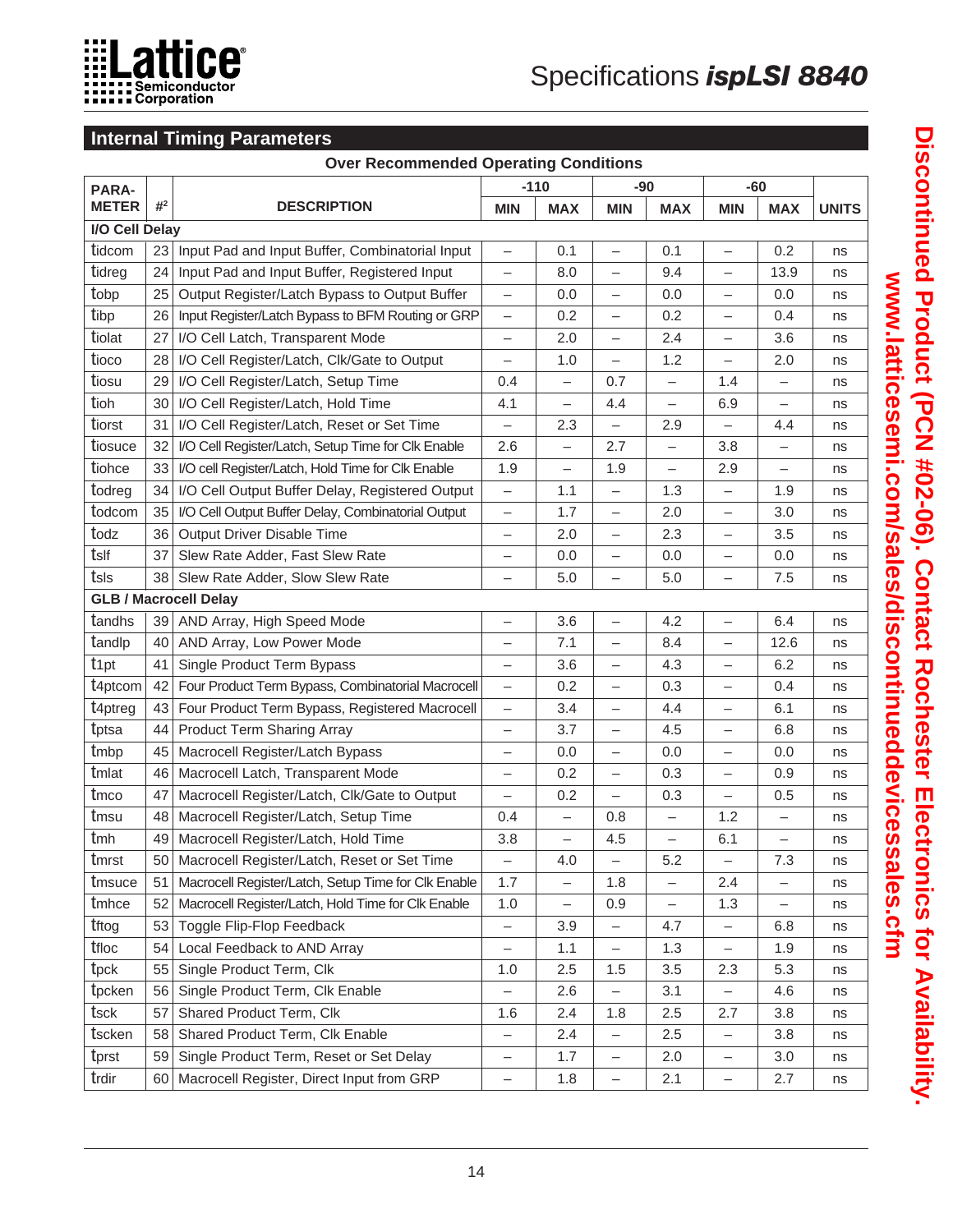

# **Internal Timing Parameters**

|                             |       | <b>Internal Timing Parameters</b>                        |                          |            |                          |            |                          |            |              |
|-----------------------------|-------|----------------------------------------------------------|--------------------------|------------|--------------------------|------------|--------------------------|------------|--------------|
|                             |       | <b>Over Recommended Operating Conditions</b>             |                          |            |                          |            |                          |            |              |
| <b>PARA-</b>                |       |                                                          | $-110$                   |            | $-90$                    |            | $-60$                    |            |              |
| <b>METER</b>                | $#^2$ | <b>DESCRIPTION</b>                                       | <b>MIN</b>               | <b>MAX</b> | <b>MIN</b>               | <b>MAX</b> | <b>MIN</b>               | <b>MAX</b> | <b>UNITS</b> |
|                             |       | <b>BFM / Global Routing Pool Delay</b>                   |                          |            |                          |            |                          |            |              |
| tbfmi                       | 61    | BFM Routing Delay, Signal from I/O Cell                  | $\overline{\phantom{0}}$ | 0.2        | $\overline{\phantom{0}}$ | 0.3        | $\overline{\phantom{0}}$ | 0.4        | ns           |
| tgrpi                       | 62    | GRP Delay, Signal from I/O Cell                          | $\overline{\phantom{0}}$ | 0.2        | $\overline{\phantom{0}}$ | 0.2        | $\overline{\phantom{0}}$ | 0.4        | ns           |
| tgrpiz                      | 63    | Internal Tristate Bus Enable/Disable, I/O Cell Buffer    | $\qquad \qquad -$        | 2.2        | $\overline{\phantom{0}}$ | 2.5        | $\overline{\phantom{0}}$ | 3.8        | ns           |
| tbfmm                       | 64    | BFM Routing Delay, Signal from Macrocell                 | -                        | 1.9        |                          | 2.3        |                          | 3.4        | ns           |
| tgrpm                       | 65    | GRP Delay, Signal from Macrocell                         | $\qquad \qquad -$        | 2          | $\overline{\phantom{0}}$ | 2.4        | $\overline{\phantom{0}}$ | 3.5        | ns           |
| tgrpmz                      | 66    | Internal Tristate Bus Enable/Disable, Macrocell Buffer   | $\overline{\phantom{0}}$ | 4          | $\overline{\phantom{0}}$ | 4.7        |                          | 7.1        | ns           |
| tbfmg                       | 67    | BFM Routing Delay, Signal from GRP                       | —                        | 1.6        | $\overline{\phantom{0}}$ | 1.8        | $\overline{\phantom{0}}$ | 2.8        | ns           |
| tgrpb                       | 68    | GRP Delay, Signal from BFM Routing                       | $\overline{\phantom{0}}$ | 2.5        | $\equiv$                 | 3.0        | $\overline{\phantom{0}}$ | 4.4        | ns           |
| tbcom                       | 69    | BFM Routing to I/O Cell, Combinatorial Path              | —                        | 0.5        | $\overline{\phantom{0}}$ | 0.6        | —                        | 0.8        | ns           |
| tbreg                       | 70    | <b>BFM Routing to I/O Cell, Registered Path</b>          | —                        | 3.5        | $\overline{\phantom{0}}$ | 4.1        | $\overline{\phantom{0}}$ | 6.1        | ns           |
| tgcom                       | 71    | GRP to I/O Cell, Combinatorial Path                      | $\overline{\phantom{0}}$ | 0.4        | $\overline{\phantom{0}}$ | 0.4        |                          | 0.6        | ns           |
| tgreg                       | 72    | GRP to I/O Cell, Registered Path                         | —                        | 3.4        | $\overline{\phantom{0}}$ | 3.9        | $\overline{\phantom{0}}$ | 5.9        | ns           |
|                             |       | I/O Control Bus Delay                                    |                          |            |                          |            |                          |            |              |
| tpiock                      | 73    | Product Term as I/O Cell Register Clock                  | $\overline{\phantom{0}}$ | 6.5        | $\overline{\phantom{0}}$ | 7.7        | $\overline{\phantom{0}}$ | 11.6       | ns           |
| tpiocken 74                 |       | Product Term as I/O Cell Register Clock Enable           | $\qquad \qquad -$        | 6.5        | $\overline{\phantom{0}}$ | 7.7        | $\overline{\phantom{0}}$ | 11.6       | ns           |
| tpoe                        | 75    | Product Term as Output Buffer Enable/Disable             | $\overline{\phantom{0}}$ | 6.7        | $\overline{\phantom{0}}$ | 7.9        |                          | 11.9       | ns           |
| tpiorst                     | 76    | Product Term as I/O Cell Register Reset or Set Delay     | $\overline{\phantom{a}}$ | 7.3        | $\overline{\phantom{0}}$ | 8.8        | —                        | 13.2       | ns           |
| tpioz                       | 77    | Internal Tristate Bus Control Signal for I/O Cell Buffer | $\qquad \qquad -$        | 6.0        | $\overline{\phantom{0}}$ | 7.1        | $\overline{\phantom{0}}$ | 10.7       | ns           |
| <b>Global Control Delay</b> |       |                                                          |                          |            |                          |            |                          |            |              |
| tgck                        | 78    | Global Macrocell Register Clk                            | 2.9                      | 3.7        | 3.1                      | 4.9        | 4.6                      | 7.3        | ns           |
| tgcken                      | 79    | Global Macrocell Register Clk Enable                     | 4.7                      | 4.7        | 5.8                      | 5.8        | 8.7                      | 8.7        | ns           |
| tgiock                      | 80    | Global I/O Register Clk                                  | 3.9                      | 3.9        | 4.1                      | 5.0        | 6.2                      | 7.0        | ns           |
| tgiocken                    | 81    | Global I/O Register Clk Enable                           | 4.8                      | 4.8        | 5.9                      | 5.9        | 8.9                      | 8.9        | ns           |
| tgck                        | 82    | Quadrant I/O Register Clk                                | 2.4                      | 2.4        | 2.1                      | 3.5        | 3.2                      | 5.1        | ns           |
| tgoe                        | 83    | <b>Global Output Enable</b>                              | $\overline{\phantom{0}}$ | $6\,$      | $\overline{\phantom{0}}$ | 7.7        | $\overline{\phantom{0}}$ | 11.5       | ns           |
| ttoe                        | 84    | <b>Test Output Enable</b>                                | —                        | 7.3        | $\overline{\phantom{0}}$ | 8.6        | $\overline{\phantom{0}}$ | 12.9       | ns           |

1. Internal Timing Parameters are not tested and are for reference only.

2. Refer to Timing Model in this data sheet for further details.

tgmrst 85 Global GLB Register Reset  $\begin{vmatrix} - & 4 & - & 5.1 & - & 7.6 \end{vmatrix}$  ns tgiorst 86 Global I/O Cell Register Reset  $\begin{vmatrix} - & 4.6 & - & 5.9 & - & 8.8 & \text{ns} \\ - & 4.6 & - & 5.9 & - & 8.8 & \text{ns} \end{vmatrix}$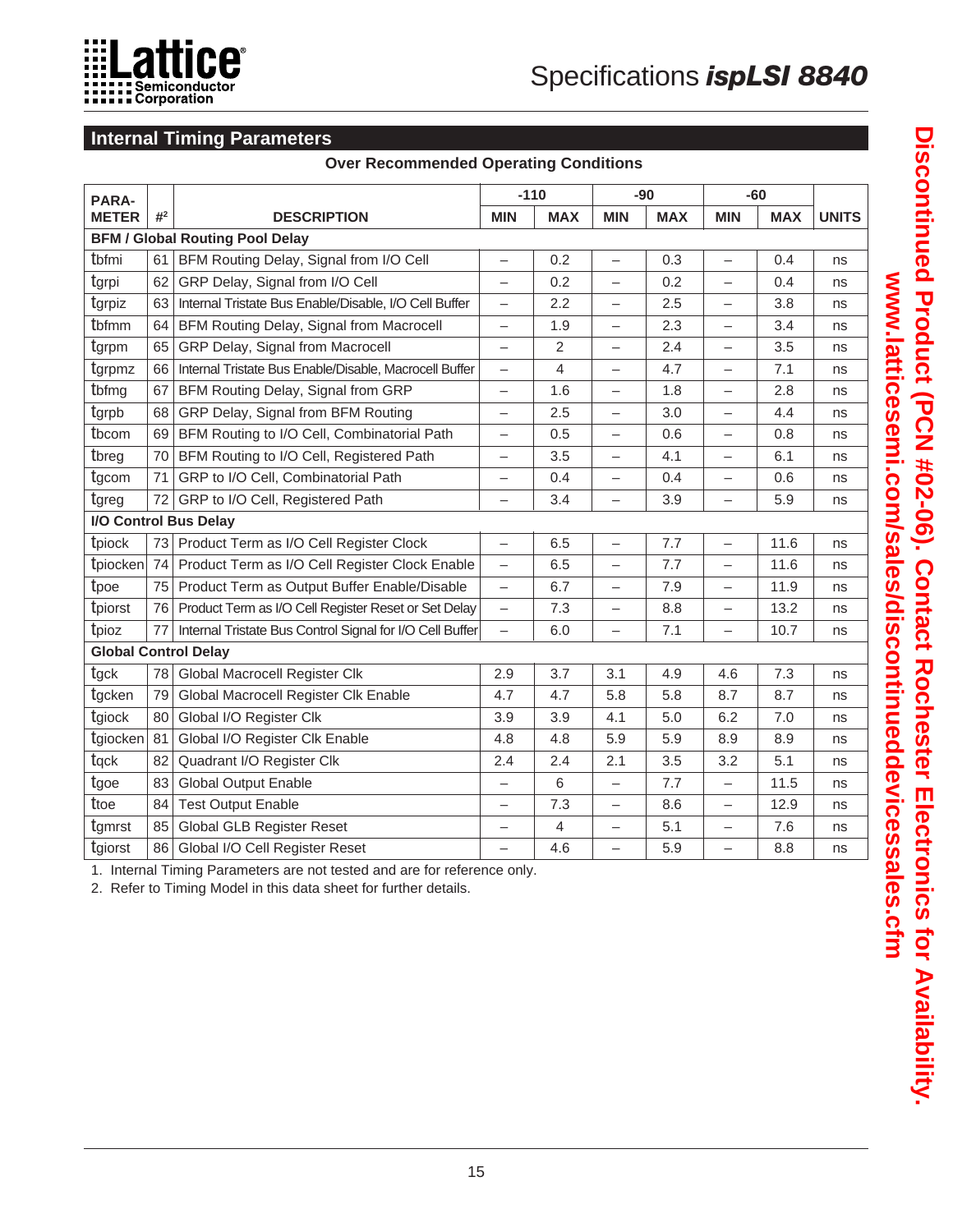

# Specifications *ispLSI 8840*

# **ispLSI 8840 Timing Model**

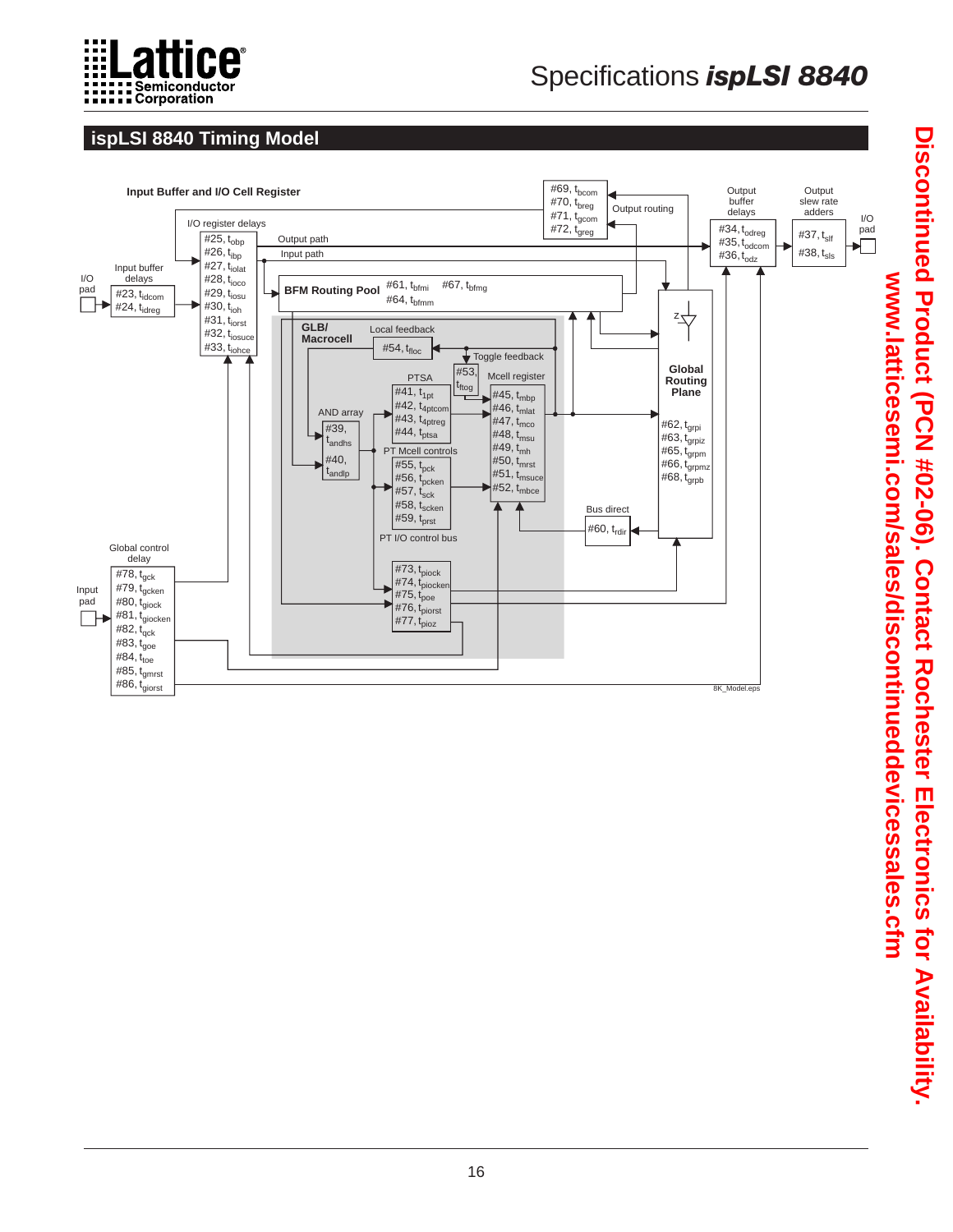

# **Example Timing Calculations**

```
tpd1 = (BFM Input Path Delay) + (GLB Delay) + (Output Path Delay)
         = (tidcom + tibp + tbfmi) + (tandhs + t4ptcom + tmbp) + (tbfmm + tbcom + tobp + todcom + tslf)
         =(\#23 + \#26 + \#61) + (\#39 + \#42 + \#45) + (\#64 + \#69 + \#25 + \#35 + \#37)=(0.1 + 0.2 + 0.2) + (3.6 + 0.2 + 0.0) + (1.9 + 0.5 + 0.0 + 1.7 + 0.0)= 8.4 ns
tpd (within BFM)
         = (BFM Delay) + (GLB Delay)
         = (tbfmm) + (tandhs + t4ptcom + tmbp)
         = (#64) + (#39 + #42 + #45)
         = (1.9) + (3.6 + 0.2 + 0.0)= 5.7 ns
tpd (between BFMs)
         = (GRP Delay) + (BFM Delay) + (GLB Delay)
         = (tgrpm) + (tbfmg) + (tandhs + t4ptcom + tmbp)
         = (#65) + (#67) + (#39 + #42 + #45)
         = (2.0) + (1.6) + (3.6 + 0.2 + 0.0)= 7.4 ns
BFM I/O to internal tri-state Enable/Disable
         = (BFM Input Path Delay) + (GLB Delay, 1PT) + (Tri-state Control Delay)
         = (tidcom + tibp + tbfmi) + (tandhs + t1pt + tmbp) + (tgrpmz)
         = (#23 + #26 + #61) + (#39 + #41 + #45) + (#66)
         =(0.1 + 0.2 + 0.2) + (3.6 + 3.6 + 0.0) + (4.0)= 11.7 ns
tsu1 = (BFM Input Path Delay) + (GLB Setup Time) - (Min. Global Clock Delay)
         = (tidcom + tibp + tbfmi) + (tandhs + t4ptreg + tmsu) – (tgck min)
         = (\#23 + \#26 + \#61) + (\#39 + \#43 + \#48) - (\#78)=(0.1 + 0.2 + 0.2) + (3.6 + 3.4 + 0.4) - (2.9)= 5 ns
1/Fmax = (Global Clk to MC Output) + (Local Feedback) + (GLB Setup Time)
         = (tmco) + (tfloc) + (tandhs + tptsa + tmsu)
         = (\#47) + (\#54) + (\#39 + \#44 + \#48)= (0.2) + (1.1) + (3.6 + 3.7 + 0.4)= 9 ns
Fmax = 111 MHz
```
Note: Calculations are based upon timing specifications for the ispLSI 8840-110L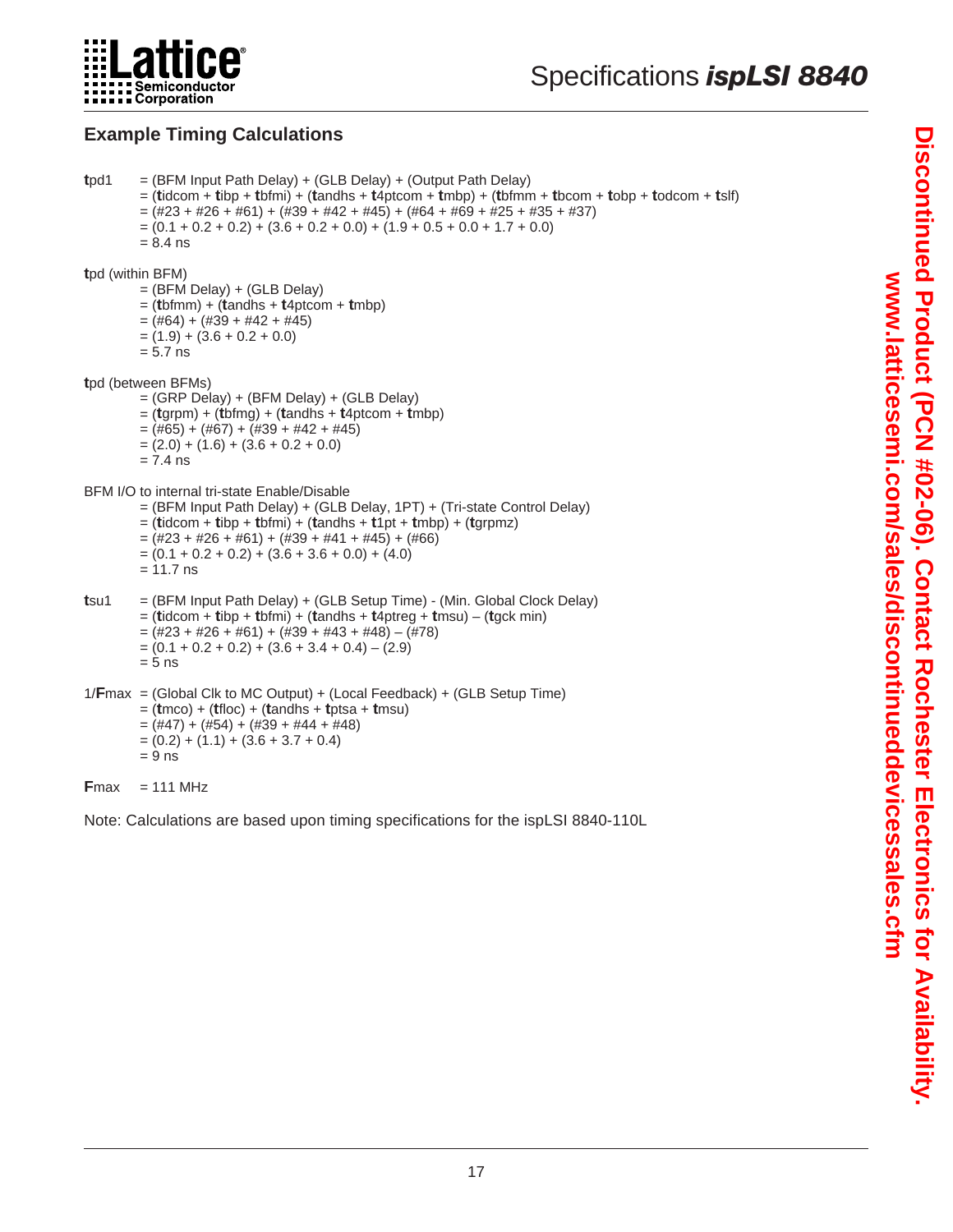

#### **Power Consumption**

Power consumption in the ispLSI 8840 device depends on two primary factors: the speed at which the device is operating and the number of product terms used. The product terms have a fuse-selectable speed/power tradeoff setting. Each group of four product terms has a single speed/power tradeoff control fuse that acts on the complete group of four. The fast "high-speed" setting

operates product terms at their normal full power consumption. For portions of the logic that can tolerate longer propagation delays, selecting the slower "lowpower" setting will significantly reduce the power dissipation for these product terms. Figure 10 shows the relationship between power and operating speed.

#### **Figure 10. Typical Device Power Consumption vs fmax**



ICC can be estimated for the ispLSI 8840 using the following equation:

 $ICC = 48.0 + (\# of)$  Turbo PTs  $*$  0.346) + (# of Non-Turbo PTs  $*$  0.165) + (# of Macrocells Used  $*$  fmax  $*$  AF  $*$  0.049) # of Turbo PTs = Number of Turbo Product Terms Used in Design # of Non-Turbo PTs = Number of Non-Turbo Product Terms Used in Design fmax = Maximum Operating Frequency

$$
AF (Activity Factor) = \frac{Average Marcel Toggle Frequency}{Fmax}
$$

Note: An Activity Factor of 1.0 means all macrocell registers toggle at Fmax. An Activity Factor of 0.5 means the average macrocell registers toggle at half of fmax.

The I<sub>CC</sub> estimate is based on typical conditions ( $V_{CC} = 5.0V$ , room temperature) and an assumption of two GLB loads on average exists. These values are for estimates only. Since the value of  $\log c$  is sensitive to operating conditions and the program in the device, the actual I<sub>CC</sub> should be verified.

0127/8840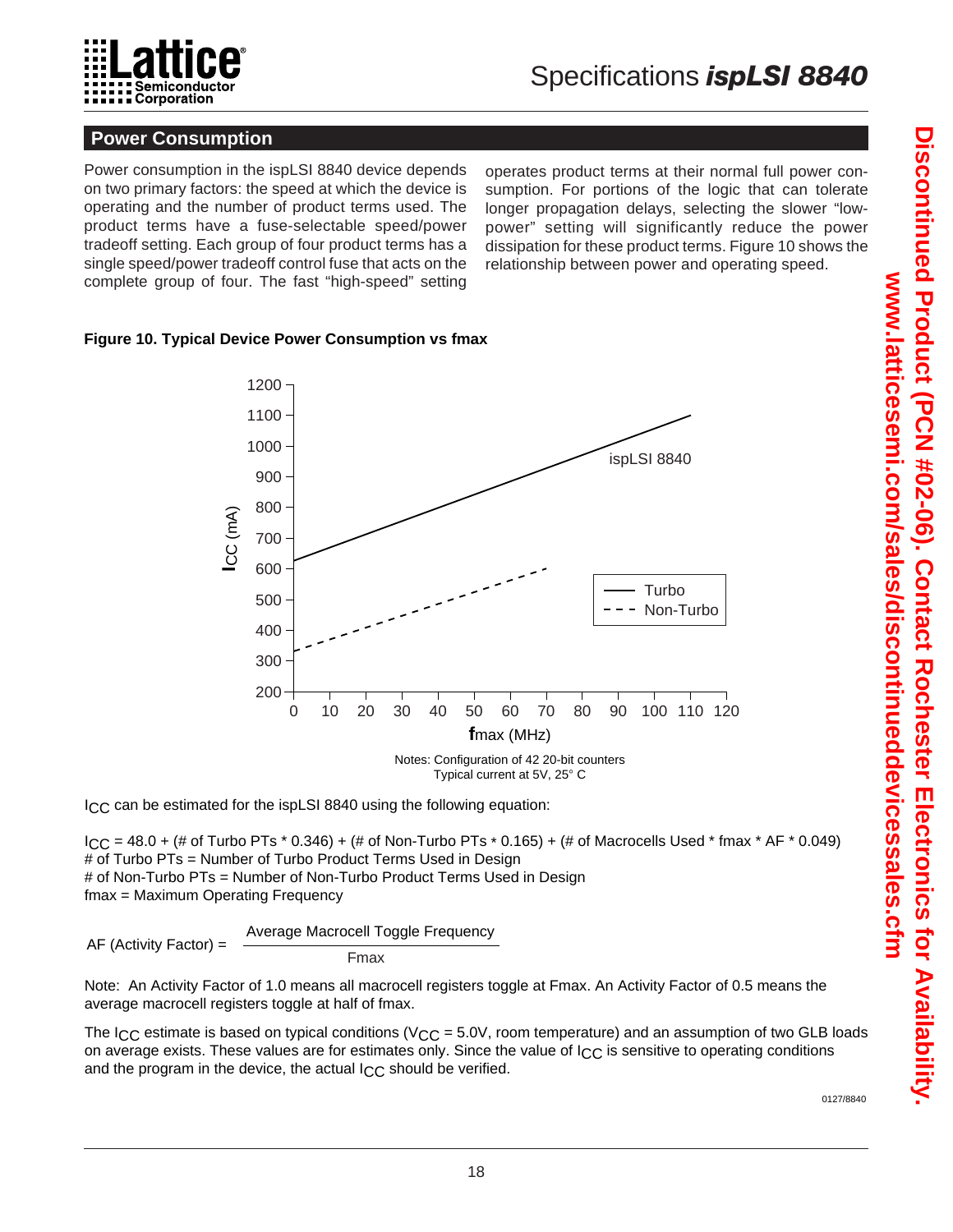

# **Signal Descriptions**

| <b>Signal Name</b>                                   | <b>Description</b>                                                                                                                                                                                                                                                                                                                                                             |
|------------------------------------------------------|--------------------------------------------------------------------------------------------------------------------------------------------------------------------------------------------------------------------------------------------------------------------------------------------------------------------------------------------------------------------------------|
| CLK0, CLK1,<br>CLK <sub>2</sub>                      | Dedicated clock input for the GLB registers only. These clock inputs are connected to one of the clock<br>inputs of all GLB registers in the device.                                                                                                                                                                                                                           |
| <b>CLKEN</b>                                         | Dedicated clock enable input for the GLB registers only. This input is available as a clock enable for<br>each GLB register in the device. Use of the clock enable input eliminates the need for the user to gate<br>the clock to the register.                                                                                                                                |
| GIOCLK0,<br>GIOCLK1                                  | Dedicated clock inputs for the I/O registers only. These clock inputs are connected to one of the clock<br>inputs of all I/O registers in the device.                                                                                                                                                                                                                          |
| <b>GND</b>                                           | Ground (GND)                                                                                                                                                                                                                                                                                                                                                                   |
| <b>GOE</b>                                           | Global Output Enable inputs.                                                                                                                                                                                                                                                                                                                                                   |
| SET/RESET                                            | Dedicated reset/preset pin connected to ALL registers in the device, GLB registers and<br>I/O registers. Each register can independently choose to be reset or preset when this signal goes<br>active. The active polarity is user-selectable.                                                                                                                                 |
| <b>IOCLKEN</b>                                       | Dedicated clock enable input for the I/O registers only. This input is available as a clock enable input for<br>all I/O registers in the device. Use of the clock enable input eliminates the need for the user to tie the<br>clock to the I/O register.                                                                                                                       |
| I/O                                                  | Input/Output - These are the general purpose I/O used by the logic array.                                                                                                                                                                                                                                                                                                      |
| <b>BSCAN/ispEN</b>                                   | Input - Dedicated in-system programming enable input. When this is high, the BSCAN TAP<br>controller signals TMS, TDI, TDO and TCK are enabled. When this is brought low, the ISP State<br>Machine control signals MODE, SDI, SDO and SLCK are enabled. High-to-low transition will put the<br>device in the Lattice ISP programming mode and put all I/O in the high-Z state. |
| TMS/MODE                                             | Input – This signal performs two functions. It is the Test Mode Select input signal when $\overline{ispEN}$ is logic<br>high. When $\overline{s}$ is logic low, it controls the operation of the ISP State Machine.                                                                                                                                                            |
| NC <sup>1</sup>                                      | No connect.                                                                                                                                                                                                                                                                                                                                                                    |
| QIOCLK0<br>QIOCLK1<br>QIOCLK <sub>2</sub><br>QIOCLK3 | Dedicated clock inputs for the I/O registers only. These clock inputs are connected to the I/O registers<br>on the same side of the device only, they are not connected to all of the I/O registers. Use of these<br>quadrant I/O clocks gives the fastest tco from the device.                                                                                                |
| <b>TCK/SCLK</b>                                      | Input - This signal performs two functions. It is the Test Clock input signal when $\overline{s}$ p is logic high.<br>When $\overline{ispEN}$ is logic low, it functions as a clock signal for the Serial Shift Register.                                                                                                                                                      |
| <b>TDI/SDI</b>                                       | Input - This signal performs two functions. It is the Test Data input signal when $\overline{ispEN}$ is logic high.<br>When ispEN is logic low, it functions as an input to load programming data into the device. SDI is also<br>used as one of the two control signals for the ISP State Machine.                                                                            |
| TDO/SDO                                              | Output – This signal performs two functions. When $\overline{s}$ pEN is logic low, it reads the ISP data. When<br>ispEN is high, it functions as Test Data Out.                                                                                                                                                                                                                |
| <b>TOE</b>                                           | Test Output Enable pin - This pin tristates all I/O pins when a logic low is driven.                                                                                                                                                                                                                                                                                           |
| <b>VCC</b>                                           | <b>Vcc</b>                                                                                                                                                                                                                                                                                                                                                                     |
| <b>VCCIO</b>                                         | Power supply for the output drivers. The internal logic of the device is connected to VCC which is<br>always 5V. The output drivers are connected to VCCIO which can be equal to VCC or 3.3V. This allows<br>the output drivers to be powered from 3.3V, for example, to interface directly with another 3.3V device.                                                          |

1. NC pins are not to be connected to any active signals, VCC or GND.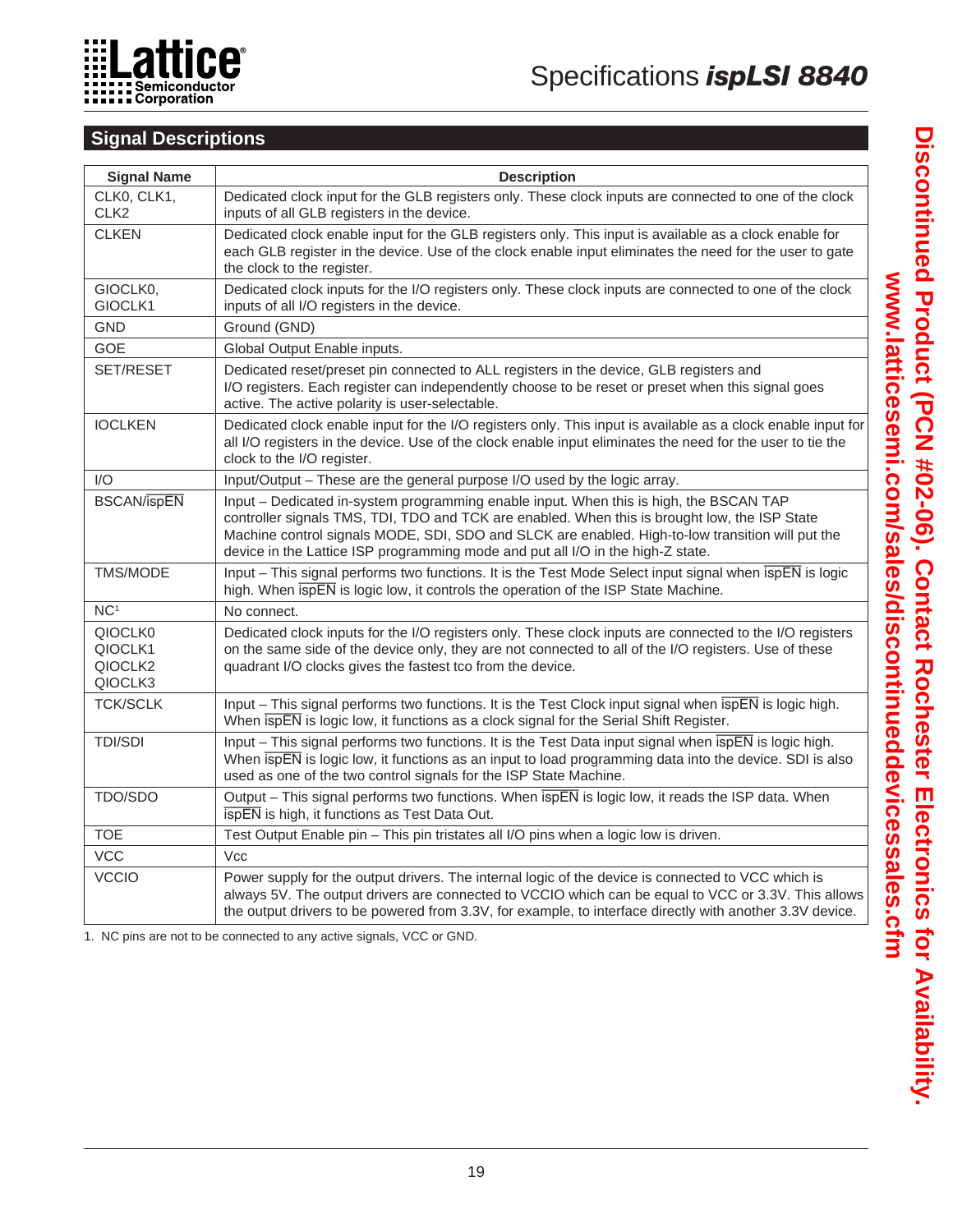

# **Signal Locations (432-Ball BGA Package)**

| <b>Signal</b>                               | 432-Ball BGA                                                                                                                                                                                                 |
|---------------------------------------------|--------------------------------------------------------------------------------------------------------------------------------------------------------------------------------------------------------------|
| CLK0, CLK1, CLK2                            | A18, P29, AL19                                                                                                                                                                                               |
| <b>CLKEN</b>                                | C <sub>18</sub>                                                                                                                                                                                              |
| GIOCLK0.<br>GIOCLK1                         | A19, AJ18                                                                                                                                                                                                    |
| <b>GND</b>                                  | A1, A2, A16, A30, A31, B1, B5, B9, B13, B19, B23, B27, B31, E2, E30, J2, J30, N2, N30, T1, T31, W2,<br>W30, AC2, AC30, AG2, AG30, AK1, AK5, AK9, AK13, AK19, AK23, AK27, AK31, AL1, AL2, AL16,<br>AL30, AL31 |
| GOE0, GOE1<br>GOE2, GOE3                    | D <sub>18</sub> , T <sub>29</sub> , AH <sub>18</sub> , T <sub>2</sub>                                                                                                                                        |
| <b>SET/RESET</b>                            | P <sub>1</sub>                                                                                                                                                                                               |
| <b>IOCLKEN</b>                              | <b>AL20</b>                                                                                                                                                                                                  |
| <b>BSCAN/ispEN</b>                          | AG28                                                                                                                                                                                                         |
| <b>TMS/MODE</b>                             | E4                                                                                                                                                                                                           |
| NC <sup>1</sup>                             | A4, B30, D1, D31, AH1, AH31, AK2, AK30, AL4, AL28                                                                                                                                                            |
| QIOCLK0.<br>QIOCLK1,<br>QIOCLK2,<br>QIOCKK3 | D <sub>17</sub> , R <sub>31</sub> , AL <sub>18</sub> , T <sub>3</sub>                                                                                                                                        |
| <b>TCK/SCLK</b>                             | AH <sub>2</sub>                                                                                                                                                                                              |
| <b>TDI/SDI</b>                              | E <sub>3</sub>                                                                                                                                                                                               |
| TDO/SDO                                     | AH <sub>3</sub>                                                                                                                                                                                              |
| <b>TOE</b>                                  | V <sub>3</sub>                                                                                                                                                                                               |
| <b>VCC</b>                                  | A3, A10, A22, A29, B14, B18, C1, C31, K1, K31, P2, P30, V2, V30, AB1, AB31, AJ1, AJ31, AK14,<br>AK18, AL3, AL10, AL22, AL29                                                                                  |
| <b>VCCIO</b>                                | D5, D9, D12, D15, D20, D23, D27, H4, H28, M4, M28, T4, T28, Y4, Y28, AE4, AE28, AH5, AH9, AH12,<br>AH15, AH20, AH23, AH27                                                                                    |

1. NC pins are not to be connected to any active signals, VCC or GND.

Discontinued Product (PCN #02-06). Contact Rochester Electronics for Availability. **Discontinued Product (PCN #02-06). Contact Rochester Electronics for Availability.**  www.latticesemi.com/sales/discontinueddevicessales.cfm **www.latticesemi.com/sales/discontinueddevicessales.cfm**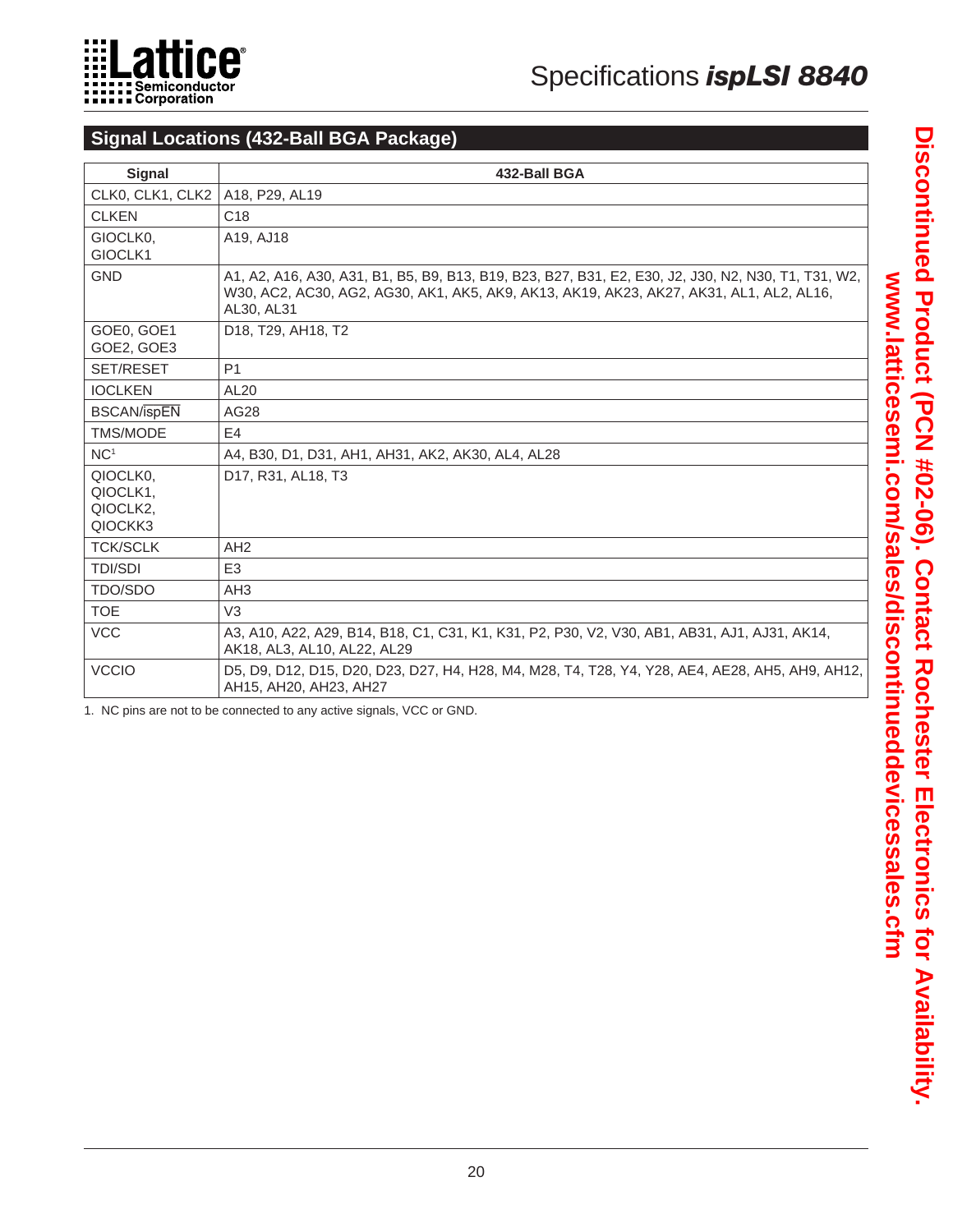

# Specifications *ispLSI 8840*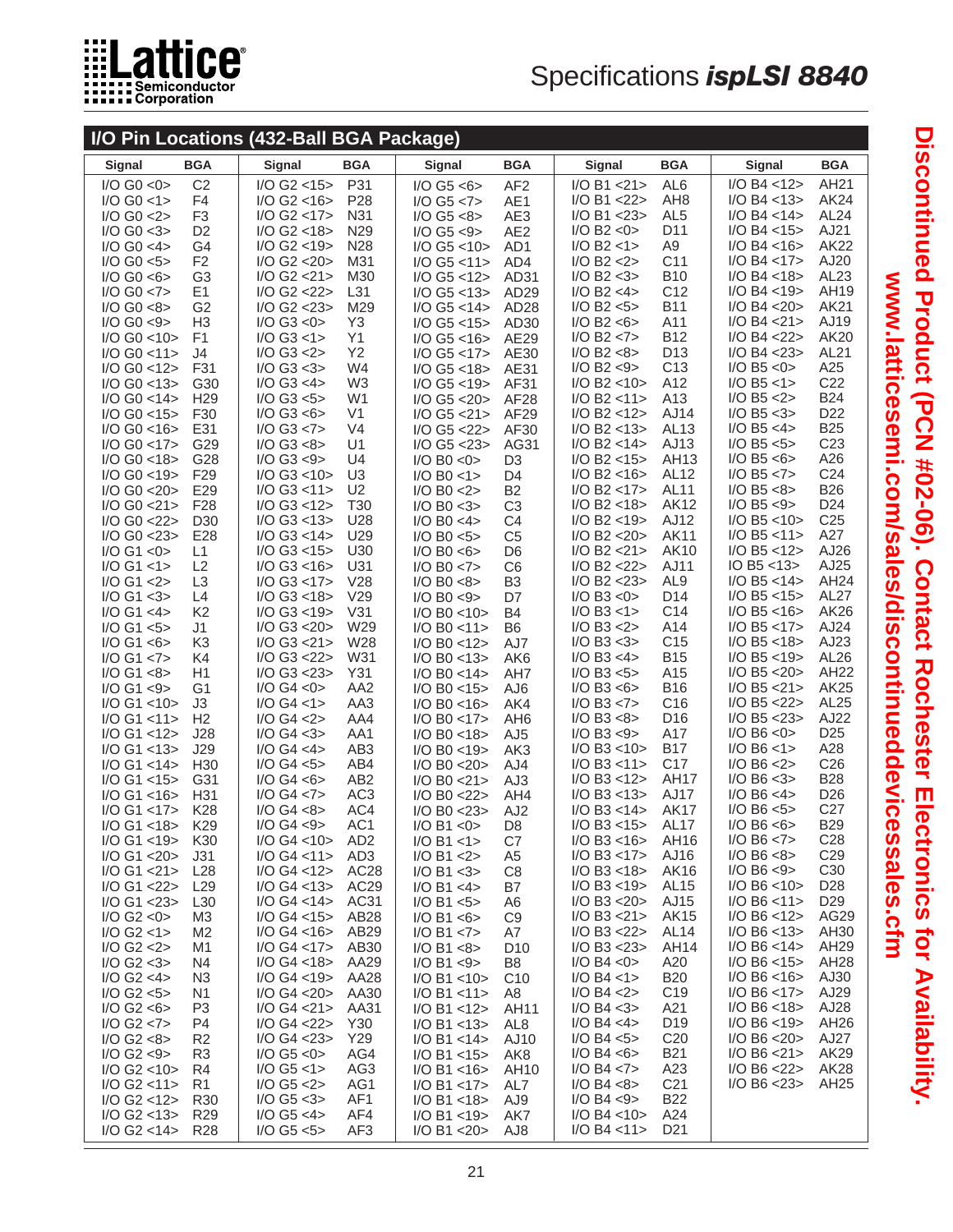

# Specifications *ispLSI 8840*

### **Signal Configuration**

# **ispLSI 8840 432-Ball BGA Signal Diagram**

|    |                                                   | GND GND VCC                                   |                                                          | I/O                                               | I/O                    | I/O                                   | I/O                                                | I/O                            | I/O                               |                              | IЮ                           | I/O                            | GIO                       |                      | $\frac{\text{I/O}}{\text{B3}}$            |                                                                          | <b>I/O</b>                                              | I/O                            |                                                                                                                                              | $\frac{1}{2}$ B <sub>2</sub>                        | I/O                                     | <b>VCC</b>                                                      | $\frac{\mathsf{I/O}}{\mathsf{B2}}$ | I/O                                    | I/O                                                 | I/O                                   | I/O                              |                                                    |                                      |                                               | GND GND                               |
|----|---------------------------------------------------|-----------------------------------------------|----------------------------------------------------------|---------------------------------------------------|------------------------|---------------------------------------|----------------------------------------------------|--------------------------------|-----------------------------------|------------------------------|------------------------------|--------------------------------|---------------------------|----------------------|-------------------------------------------|--------------------------------------------------------------------------|---------------------------------------------------------|--------------------------------|----------------------------------------------------------------------------------------------------------------------------------------------|-----------------------------------------------------|-----------------------------------------|-----------------------------------------------------------------|------------------------------------|----------------------------------------|-----------------------------------------------------|---------------------------------------|----------------------------------|----------------------------------------------------|--------------------------------------|-----------------------------------------------|---------------------------------------|
| А  |                                                   |                                               | I/O                                                      | B <sub>6</sub><br><1><br>$\frac{1}{10}$           | B <sub>5</sub><br><11> | B <sub>5</sub><br><6><br>I/O          | B <sub>5</sub><br><0><br>I/O                       | B <sub>4</sub><br><10<br>I/O   | B <sub>4</sub><br><7>             | <b>VCC</b><br>I/O            | B <sub>4</sub><br>$3$<br>I/O | B <sub>4</sub><br><0><br>I/O   | CLK0                      | CLK0                 | < 9<br>I/O                                | GND<br>I/O                                                               | B <sub>3</sub><br><5><br>I/O                            | B <sub>3</sub><br><2>          | $\frac{1}{10}$<br>$< 11$                                                                                                                     | <10><br>$\frac{1}{10}$                              | B <sub>2</sub><br><6><br>$\frac{1}{10}$ | I/O                                                             | <1>                                | <b>B1</b><br><11><br>I/O               | <b>B1</b><br><7><br>I/O                             | B1<br>5<br>I/O                        | B1<br><2>                        | NC <sup>1</sup><br>I/O                             | VCC<br>I/O                           | I/O                                           |                                       |
| в  | GND                                               | NC <sup>1</sup><br>I/O                        | B <sub>6</sub><br><6>                                    | <3>                                               | GND<br>I/O             | B <sub>5</sub><br>-8>                 | B <sub>5</sub><br><4><br>I/O                       | B <sub>5</sub><br>2<br>I/O     | GND                               | B <sub>4</sub><br><9><br>I/O | B <sub>4</sub><br><6><br>I/O | B4<br><1><br>I/O               | GND<br>I/O                | VCC                  | B <sub>3</sub><br><10><br>I/O             | B <sub>3</sub><br><6>                                                    | B <sub>3</sub><br><4><br>I/O                            | <b>VCC</b><br>I/O              | GND                                                                                                                                          | <7><br>I/O                                          | <5><br>I/O                              | B <sub>2</sub><br>$3$<br>I/O                                    | GND<br>I/O                         | <b>B1</b><br><9><br>I/O                | <b>B1</b><br>4<br>I/O                               | B <sub>0</sub><br><11><br>I/O         | GND<br>I/O                       | B <sub>0</sub><br><10∶<br>I/O                      | B <sub>0</sub><br><8><br>I/O         | B <sub>0</sub><br><2><br>I/O                  | GND                                   |
| C  | <b>VCC</b>                                        | $rac{B6}{58}$                                 | $\frac{1}{6}$<br>$<8>$                                   | $\frac{1}{100}$ B6<br><7>                         | $-55$                  | $\frac{1}{100}$ B6<br><2>             | $-10$                                              | $-185$<br><7>                  | $rac{1}{3}$                       | $-15$<br><1>                 | $rac{B4}{8}$                 | $-54$<br>$55$                  | $rac{B4}{52}$             | <b>CLK</b><br>EN     | $-115$                                    | $\frac{1}{10}$<br>$\frac{1}{5}$<br>$\frac{1}{5}$                         | $-83$<br>$-3>$                                          | $-83$<br><1>                   | $\frac{1}{2}$<br>$\leq 9$                                                                                                                    | $\frac{B2}{54}$                                     | $rac{B2}{52}$                           | $\frac{B1}{51}$                                                 | B <sub>1</sub><br><6>              | $rac{B1}{3}$                           | $\frac{181}{51}$                                    | $\frac{B0}{57}$                       | $rac{B0}{5}$                     | $\frac{180}{64}$                                   | $-80$<br>$-3$                        | $\frac{60}{50}$                               | VCC                                   |
| D  | NC <sup>1</sup>                                   | $\frac{1}{60}$<br><22>                        | $\frac{1}{10}$<br><11>                                   | $\frac{1}{100}$<br><10>                           | VCCIO                  | $\frac{\text{I/O}}{\text{B6}}$ <4>    | $\frac{100}{100}$                                  | $\frac{1}{85}$<br><9>          | VCCIO                             | $\frac{1}{2}$<br>$-3$        | $\frac{10}{64}$<br><11>      | VCCIO                          | $\frac{1}{6}$<br>$\leq 4$ | $_{0}^{\rm GOE}$     | CLK0                                      | $\frac{1}{83}$<br><8>                                                    | VCCIO                                                   | $^{1/0}_{B3}$<br><0>           | $\frac{1}{10}$<br>$<8>$                                                                                                                      | vccio                                               | $\frac{\text{I/O}}{\text{B2}}$<br><0>   | $\frac{1}{10}$<br>$\leq 8$                                      | VCCIO                              | $^{1/0}_{B1}$<br><0>                   | $\begin{array}{c}\n 10 \\  80 \\  -9\n \end{array}$ | $\frac{\text{I/O}}{\text{B0}}$<br><6> | VCCIO                            | $\frac{\text{V}{\text{O}}}{\text{B}}$<br><1>       | $\frac{\rm I/O}{\rm BO}$<br><0>      | $\frac{\text{V}{\text{O}}}{\text{G0}}$<br>$3$ | NC <sup>1</sup><br>I/O                |
| Е  | $\frac{\mathsf{I/O}}{\mathsf{GO}}$<br><16         | GND                                           | $\frac{1}{00}$<br><20>                                   | $\frac{1}{60}$<br>23                              |                        |                                       |                                                    |                                |                                   |                              |                              |                                |                           |                      |                                           |                                                                          |                                                         |                                |                                                                                                                                              |                                                     |                                         |                                                                 |                                    |                                        |                                                     |                                       |                                  | <b>TMS</b><br>MODE                                 | TDI/<br>SDI                          | GND                                           | G <sub>0</sub><br><7>                 |
| F  | $\frac{\mathsf{I/O}}{\mathsf{GO}}$<br><12><br>I/O | $\frac{\text{I/O}}{\text{G0}}$<br><15><br>I/O | $\begin{array}{c}\n 10 \\  60 \\  19\n\end{array}$       | $\frac{\text{I/O}}{\text{GO}}$<br><21>            |                        |                                       |                                                    |                                |                                   |                              |                              |                                |                           |                      |                                           |                                                                          |                                                         |                                |                                                                                                                                              |                                                     |                                         |                                                                 |                                    |                                        |                                                     |                                       |                                  | $\frac{\text{VO}}{\text{GO}}$<br><1><br>I/O        | $\frac{\rm I/O}{\rm GO}$<br>$2$      | $\frac{10}{60}$                               | $\frac{1}{60}$<br><10<br>I/O          |
| G  | G1<br><15>                                        | $^{G0}_{513}$                                 | $\frac{10}{60}$                                          | $\frac{1}{90}$<br><18>                            |                        |                                       |                                                    |                                |                                   |                              |                              |                                |                           |                      |                                           |                                                                          |                                                         |                                |                                                                                                                                              |                                                     |                                         |                                                                 |                                    |                                        |                                                     |                                       |                                  | G <sub>0</sub><br><4>                              | $\frac{10}{60}$<br><6>               | $\frac{1}{10}$<br><8>                         | G <sub>1</sub><br><9><br>I/O          |
| н  | I/O<br>$rac{61}{16}$                              | $\frac{10}{61}$ s1<br><14>                    | $\begin{array}{c}\n\hline\n10 \\ G0 \\ <14\n\end{array}$ | VCCIO                                             |                        |                                       |                                                    |                                |                                   |                              |                              |                                |                           |                      |                                           |                                                                          |                                                         |                                |                                                                                                                                              |                                                     |                                         |                                                                 |                                    |                                        |                                                     |                                       |                                  | VCCIO                                              | $rac{10}{60}$                        | $\frac{10}{61}$                               | $rac{G1}{88}$                         |
| J  | I/O<br>G1<br><20>                                 | GND                                           | I/O<br>G1<br><13>                                        | I/O<br>G <sub>1</sub><br><12                      |                        |                                       |                                                    |                                |                                   |                              |                              |                                |                           |                      |                                           |                                                                          |                                                         |                                |                                                                                                                                              |                                                     |                                         |                                                                 |                                    |                                        |                                                     |                                       |                                  | I/O<br>$\frac{G0}{51}$                             | $\frac{1}{61}$<br><10                | GND                                           | I/O<br>G <sub>1</sub><br>5>           |
| κ  | <b>VCC</b>                                        | I/O<br>G1<br><19>                             | $^{1/0}_{G1}$<br><18>                                    | $\frac{1}{61}$<br><17                             |                        |                                       |                                                    |                                |                                   |                              |                              |                                |                           |                      |                                           |                                                                          |                                                         |                                |                                                                                                                                              |                                                     |                                         |                                                                 |                                    |                                        |                                                     |                                       |                                  | I/O<br>G1<br><7>                                   | $\frac{1}{61}$<br><6>                | $\frac{1}{10}$<br>4                           | VCC                                   |
| г  | I/O<br>G2<br>22                                   | $\frac{1}{10}$<br>$23$                        | I/O<br>G1<br>22                                          | I/O<br>G1<br><21>                                 |                        |                                       |                                                    |                                |                                   |                              |                              |                                |                           |                      |                                           |                                                                          |                                                         |                                |                                                                                                                                              |                                                     |                                         |                                                                 |                                    |                                        |                                                     |                                       |                                  | $\frac{1}{10}$<br>$3$                              | $\frac{1}{10}$<br>$2$                | I/O<br>G1<br><1>                              | $\frac{1}{10}$<br><0>                 |
| M  | I/O<br>G2<br>د20:                                 | $\frac{1}{10}$<br>21                          | I/O<br>G <sub>2</sub><br><23>                            | VCCIO                                             |                        |                                       |                                                    |                                |                                   |                              |                              |                                |                           |                      |                                           |                                                                          |                                                         |                                |                                                                                                                                              |                                                     |                                         |                                                                 |                                    |                                        |                                                     |                                       |                                  | VCCIO                                              | I/O<br>G <sub>2</sub><br><0>         | I/O<br>G <sub>2</sub><br><1>                  | I/O<br>G <sub>2</sub><br>$2>$         |
| N  | $\frac{1}{\sqrt{10}}$<br>$\frac{1}{\sqrt{10}}$    | GND                                           | $\frac{10}{62}$ <18>                                     | $\frac{1}{0.62}$<br><19>                          |                        |                                       |                                                    |                                |                                   |                              |                              |                                |                           |                      |                                           |                                                                          |                                                         |                                |                                                                                                                                              |                                                     |                                         |                                                                 |                                    |                                        |                                                     |                                       |                                  | I/O<br>$\frac{G2}{3}$                              | $\frac{10}{62}$                      | GND                                           | I/O<br>G <sub>2</sub><br>5>           |
| P  | I/O<br>G <sub>2</sub><br><15>                     | VCC CLK1                                      |                                                          | I/O<br>G <sub>2</sub><br><16                      |                        |                                       |                                                    |                                |                                   |                              |                              |                                |                           |                      |                                           |                                                                          |                                                         |                                |                                                                                                                                              |                                                     |                                         |                                                                 |                                    |                                        |                                                     |                                       |                                  | $\frac{10}{100}$                                   | $\frac{10}{100}$                     | <b>VCC</b>                                    | SET/<br>RESE                          |
| R  | QIO<br>CLK1                                       | $\frac{1}{62}$<br><12>                        | $\frac{\text{IO}}{\text{G2}}$<br><13>                    | $\frac{1}{2}$<br><14                              |                        |                                       |                                                    |                                |                                   |                              |                              |                                |                           |                      |                                           |                                                                          |                                                         |                                |                                                                                                                                              |                                                     |                                         |                                                                 |                                    |                                        |                                                     |                                       |                                  | $^{1/0}_{G2}$<br><10                               | $\frac{\text{IO}}{\text{G2}}$<br><9> | $\frac{\text{I/O}}{\text{G2}}$<br><8>         | $\frac{\text{IO}}{\text{G2}}$<br><11> |
| т  | GND                                               | $\frac{1}{63}$<br><12                         | $rac{GOE}{1}$                                            | VCCIO                                             |                        |                                       |                                                    |                                |                                   |                              |                              |                                |                           |                      |                                           |                                                                          |                                                         | ispLSI 8840                    |                                                                                                                                              |                                                     |                                         |                                                                 |                                    |                                        |                                                     |                                       |                                  | VCCIO                                              | QIO<br>CLK3                          | $rac{GOE}{3}$                                 | GND                                   |
| U  | I/O<br>G3<br><16>                                 | $\frac{1}{63}$<br><15>                        | $\frac{1}{63}$<br><14>                                   | $\frac{1}{63}$<br><13>                            |                        |                                       |                                                    |                                |                                   |                              |                              |                                |                           |                      |                                           |                                                                          |                                                         | <b>Bottom View</b>             |                                                                                                                                              |                                                     |                                         |                                                                 |                                    |                                        |                                                     |                                       |                                  | $\frac{1}{2}$<br>-9>                               | $\frac{10}{63}$<br><10>              | $\frac{1}{63}$<br><11>                        | I/O<br>G <sub>3</sub><br><8>          |
| ٧  | I/O<br>$rac{63}{53}$                              | VCC                                           | $\begin{array}{c}\n\hline\n10 \\ G3 \\ <18\n\end{array}$ | $\frac{10}{63}$ <17>                              |                        |                                       |                                                    |                                |                                   |                              |                              |                                |                           |                      |                                           |                                                                          |                                                         |                                |                                                                                                                                              |                                                     |                                         |                                                                 |                                    |                                        |                                                     |                                       |                                  | I/O<br>$\frac{G3}{57}$                             | <b>TOE</b>                           | VCC                                           | I/O<br>G <sub>3</sub><br><6>          |
| W  | I/O<br>G <sub>3</sub><br>22                       | GND                                           | I/O<br>G <sub>3</sub><br><20>                            | $\mathsf{I}/\mathsf{O}$<br>G <sub>3</sub><br><21> |                        |                                       |                                                    |                                |                                   |                              |                              |                                |                           |                      |                                           |                                                                          |                                                         |                                |                                                                                                                                              |                                                     |                                         |                                                                 |                                    |                                        |                                                     |                                       |                                  | I/O<br>$\frac{G3}{3}$                              | I/O<br>G <sub>3</sub><br>4>          | GND                                           | I/O<br>G <sub>3</sub><br>5>           |
| Υ  | $\frac{\text{I/O}}{\text{G3}}$<br>23              | $_{\rm G4}^{\rm I/O}$<br>22                   | $^{1/0}_{G4}$<br>23                                      | VCCIO                                             |                        |                                       |                                                    |                                |                                   |                              |                              |                                |                           |                      |                                           |                                                                          |                                                         |                                |                                                                                                                                              |                                                     |                                         |                                                                 |                                    |                                        |                                                     |                                       |                                  | VCCIO                                              | I/O<br>G <sub>3</sub><br><0>         | $\frac{1}{63}$<br>2>                          | I/O<br>G <sub>3</sub><br><1>          |
| AA | $\frac{\mathsf{IO}}{\mathsf{G4}}$<br><21>         | I/O<br>G4<br><20                              | I/O<br>G4<br><18>                                        | I/O<br>G4<br><19>                                 |                        |                                       |                                                    |                                |                                   |                              |                              |                                |                           |                      |                                           |                                                                          |                                                         |                                |                                                                                                                                              |                                                     |                                         |                                                                 |                                    |                                        |                                                     |                                       |                                  | $\frac{\mathsf{IO}}{\mathsf{G4}}$<br>$2$           | I/O<br>G4<br><1>                     | $\frac{\text{NO}}{\text{G4}}$<br><0>          | I/O<br>G4<br><3>                      |
| AB | VCC                                               | I/O<br>G4<br><17>                             | I/O<br>G4<br><16>                                        | I/O<br>G4<br><15>                                 |                        |                                       |                                                    |                                |                                   |                              |                              |                                |                           |                      |                                           |                                                                          |                                                         |                                |                                                                                                                                              |                                                     |                                         |                                                                 |                                    |                                        |                                                     |                                       |                                  | I/O<br>G4<br>5>                                    | I/O<br>G4<br><4>                     | $\frac{\text{I/O}}{\text{G4}}$<br><6>         | VCC                                   |
| AC | $\frac{1}{0.04}$<br><14>                          | GND                                           | $\frac{10}{64}$ <13>                                     | $\frac{10}{64}$ <12>                              |                        |                                       |                                                    |                                |                                   |                              |                              |                                |                           |                      |                                           |                                                                          |                                                         |                                |                                                                                                                                              |                                                     |                                         |                                                                 |                                    |                                        |                                                     |                                       |                                  | $\frac{10}{64}$                                    | $\frac{10}{64}$                      | GND                                           | I/O<br>$rac{64}{58}$                  |
| AD | I/O<br>G <sub>5</sub><br><12                      | I/O<br>G5<br><15>                             | $rac{1}{65}$<br><13>                                     | I/O<br>G <sub>5</sub><br><14>                     |                        |                                       |                                                    |                                |                                   |                              |                              |                                |                           |                      |                                           |                                                                          |                                                         |                                |                                                                                                                                              |                                                     |                                         |                                                                 |                                    |                                        |                                                     |                                       |                                  | I/O<br>G <sub>5</sub><br> 11                       | $\frac{10}{64}$ <11>                 | $\frac{1}{64}$<br><10>                        | <b>VO</b><br>G <sub>5</sub><br><10>   |
| AE | $\frac{10}{65}$<br><18>                           | $\frac{1}{65}$<br><17>                        | $\frac{1}{0.05}$<br><16>                                 | vccio                                             |                        |                                       |                                                    |                                |                                   |                              |                              |                                |                           |                      |                                           |                                                                          |                                                         |                                |                                                                                                                                              |                                                     |                                         |                                                                 |                                    |                                        |                                                     |                                       |                                  | VCCIC                                              | $\frac{10}{65}$<br><8>               | $rac{10}{65}$                                 | $\frac{1}{0.05}$<br><7>               |
| AF | $\frac{10}{65}$ <19>                              | $\frac{10}{65}$ <22>                          | $\frac{10}{65}$<br><21>                                  | $\frac{\text{I/O}}{\text{G5}}$<br><20             |                        |                                       |                                                    |                                |                                   |                              |                              |                                |                           |                      |                                           |                                                                          |                                                         |                                |                                                                                                                                              |                                                     |                                         |                                                                 |                                    |                                        |                                                     |                                       |                                  | $\frac{100}{G5}$<br><4>                            | $rac{10}{65}$                        | $rac{10}{65}$                                 | $\frac{1}{65}$                        |
| AG | $\frac{10}{65}$                                   | GND                                           | $\frac{1}{10}$                                           | BSCAN<br>/ ispEN                                  |                        |                                       |                                                    |                                |                                   |                              |                              |                                |                           |                      |                                           |                                                                          |                                                         |                                |                                                                                                                                              |                                                     |                                         |                                                                 |                                    |                                        |                                                     |                                       |                                  | $\frac{1}{65}$<br><0>                              | $\frac{10}{100}$                     | GND                                           | <3><br>$\frac{1}{9}$                  |
| AH | NC <sup>1</sup>                                   | $\frac{10}{100}$                              | <12><br>$\frac{10}{10}$                                  | $\frac{1}{100}$                                   | VCCIO                  | $\frac{10}{100}$                      | I/O<br>$-86$<br><23>                               | $\frac{1}{10}$                 | <b>VCCIO</b>                      | I/O<br>$rac{185}{20}$        | I/O<br>$-125$                | VCCIO                          | I/O<br>$-195$             | ${{\tt GOE}\over 2}$ | $1/0$<br>B3<br><12>                       | $\frac{1}{2}$<br>$\frac{1}{2}$<br>$\leq 16$                              | VCCIO                                                   | $\frac{1}{2}$ B3<br><23>       | $\frac{10}{15}$                                                                                                                              | vccio                                               | $\frac{1}{10}$<br>$\frac{1}{2}$         | $\begin{array}{c}\n\hline\n10 \\ B1 \\ \hline\n16\n\end{array}$ | VCCIO                              | I/O<br>$\frac{B1}{22}$                 | $^{1/0}_{B0}$<br><14>                               | I/O<br>$-17$                          | VCCIO                            | $\frac{10}{100}$                                   | TDO/<br>SDO                          | TCK/<br>SCLK                                  | $2>$<br>NC <sup>1</sup>               |
| AJ | VCC                                               | I/O<br><b>B6</b>                              | $\frac{10}{100}$ $\frac{100}{50}$ $\leq 17$ $>$          | $\frac{1}{100}$ B6<br><18>                        | $\frac{10}{100}$       | I/O<br>$\frac{B5}{5}$                 | I/O<br>$\frac{B5}{5}$                              | I/O<br>$rac{B5}{17}$           | $\frac{1}{10}$                    | I/O<br><b>B5</b>             | I/O<br>B <sub>4</sub>        | $\frac{1}{10}$ B4<br><17>      | $\frac{10}{10}$           | GIO<br>CLK1          | $\frac{10}{13}$                           | $\frac{10}{B_3^2}$ <17>                                                  | $\begin{array}{c}\n\hline\n10 \\ B3 \\ B2\n\end{array}$ | $\frac{10}{12}$                | $\begin{array}{c}\n\hline\n\vert\n\end{array}$ $\begin{array}{c}\n\hline\n\vert\n\end{array}$ $\begin{array}{c}\n\hline\n\vert\n\end{array}$ | $\frac{10}{19}$                                     | I/O<br>$rac{B2}{12}$                    | $\frac{1}{10}$                                                  | I/O<br>B <sub>1</sub>              | I/O<br><b>B1</b>                       | I/O<br>B <sub>0</sub>                               | I/O<br>B <sub>0</sub>                 | I/O<br>$B$ <sub>&lt;18&gt;</sub> | $\begin{array}{c}\n 10 \\  80 \\  60\n\end{array}$ | $\frac{10}{100}$ B0<br><21>          | $\frac{1}{10}$                                | VCC                                   |
| AΚ | GND NC <sup>1</sup>                               | <16                                           | $\frac{1}{100}$                                          | $\frac{1}{10}$                                    | GND                    | $\frac{\text{I/O}}{\text{B5}}$        | $\begin{array}{c}\n 10 \\  85 \\  21\n\end{array}$ | $\frac{\text{I/O}}{\text{B4}}$ | <18><br>GND                       | $23$<br>$\frac{1}{2}$ B4     | <15><br>$_{\rm B4}^{\rm IO}$ | $\frac{\text{I/O}}{\text{B4}}$ | GND VCC                   |                      | $\frac{\text{I/O}}{\text{B3}}$            | $\begin{array}{c}\n\hline\n\vert\vert 0 \\ \hline\nB3\n\end{array}$ <18> | $\frac{10}{5}$                                          | VCC GND                        |                                                                                                                                              | $\frac{1}{182}$<br><18>                             | $\frac{1}{10}$<br>$<20$                 | <14>                                                            | $<18>$<br>B <sub>2</sub> GND       | $20$<br>$^{1/0}_{B1}$                  | <12><br>$^{1/0}_{B1}$                               | <15<br>$\frac{\text{I/O}}{\text{B0}}$ | GND                              | $\frac{1}{100}$                                    | $\frac{10}{80}$                      | <23><br>NC <sup>1</sup>                       | GND                                   |
| AL |                                                   |                                               | 21<br>GND GND VCC NC                                     | <22>                                              | $_{\rm BS}^{\rm I/O}$  | <16<br>$\frac{\text{I/O}}{\text{B5}}$ | $\frac{10}{85}$ <22>                               | <13<br>$\frac{1}{2}$ B4        | $\frac{\mathsf{IO}}{\mathsf{B4}}$ | $<16$ ><br>VCC               | <20><br>$_{\rm B4}^{\rm IO}$ | 22<br><b>IOCLK</b><br>EN       | CLK <sub>2</sub>          | QIO<br>CLK2          | $<$ 14><br>$\frac{\text{I/O}}{\text{B3}}$ | $\mathsf{GND}$                                                           | <21><br>$\frac{\rm I/O}{\rm B3}$                        | $\frac{\text{I/O}}{\text{B3}}$ | $\frac{1}{10}$<br>$<13>$                                                                                                                     | $\begin{array}{c}\n 10 \\  B2 \\  <16\n\end{array}$ | $\frac{\text{I/O}}{\text{B2}}$          | 21<br>VCC                                                       | $\frac{\rm I/O}{\rm B2}$           | <15><br>$\frac{\text{I/O}}{\text{B1}}$ | $19$<br>$\frac{1}{10}$                              | <13<br>$\frac{1}{10}$                 | $^{1/0}_{B1}$                    | <16<br>NC <sup>1</sup>                             | < 19<br>VCC GND GND                  |                                               |                                       |
|    |                                                   |                                               |                                                          |                                                   | <15>                   | <19>                                  |                                                    | <14                            | <18                               |                              | $23$                         |                                |                           |                      | $15$                                      |                                                                          | <19>                                                    | 22                             |                                                                                                                                              |                                                     | <17>                                    |                                                                 | $23$                               | <13>                                   | <17>                                                | <21                                   | <23                              |                                                    |                                      |                                               |                                       |